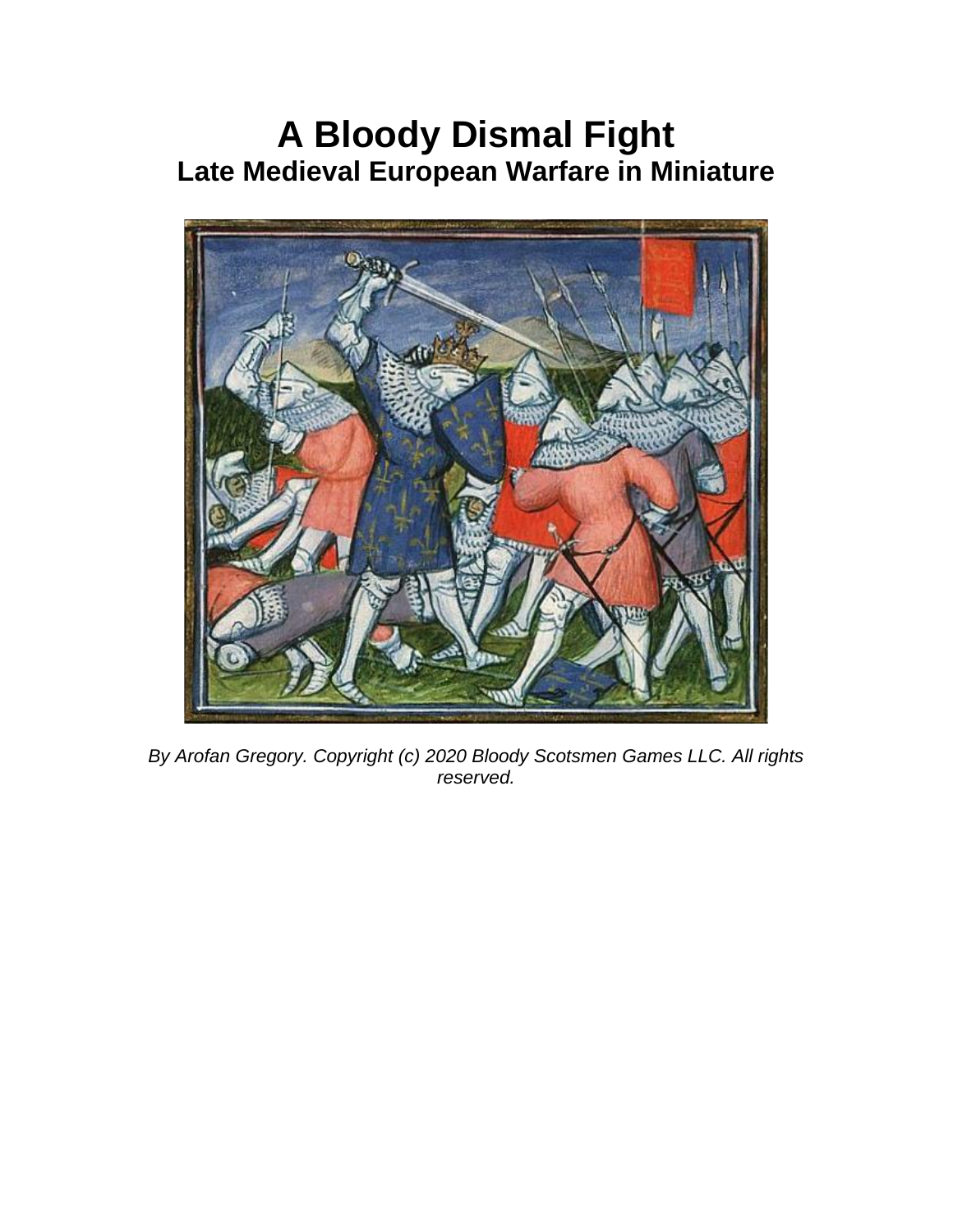### Contents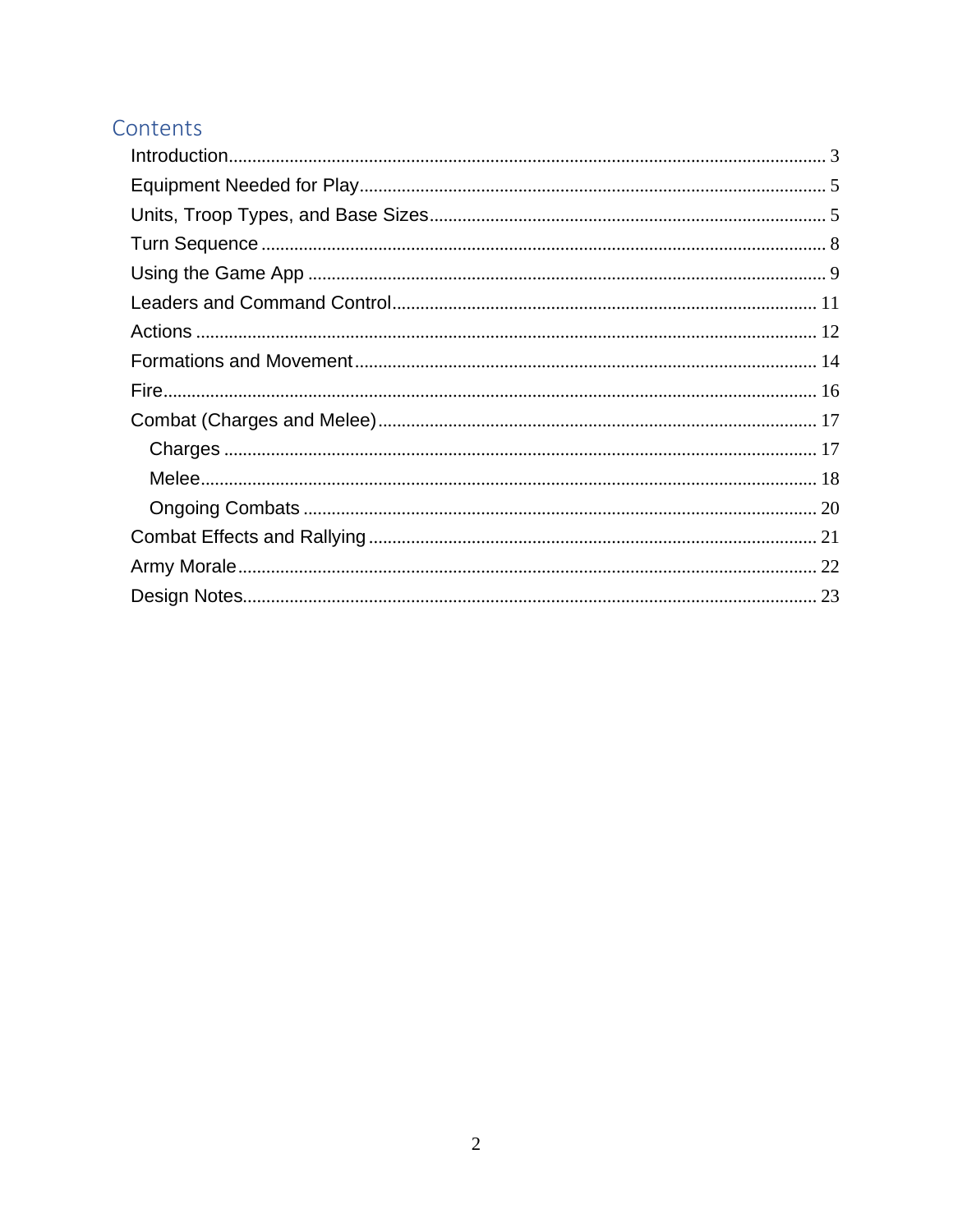### <span id="page-2-0"></span>**Introduction**

*As those brave Edwards, Father, and the Sonne, At Conquer'd Cressy, with successefull lucke, Where first all France (as at one game) they wonne, Never two Warriours, such a Battaile strucke, That when the bloudy dismall fight was done, Here in one heape, there in another Rucke Princes and Peasants lay together mixt, The English Swords, no difference knew betwixt.*

-- Michael Drayton, Esq., "The Bataille of Agincourt" (1627)

By the 14th Century, chivalry was in decline, held up as an ideal but no longer practiced on the field of battle by the knights of the day. What had replaced it was perhaps less noble, mixing as it did the social orders, and seeming more the simple butchery that in fact it was. The Hundred Years' War and the Wars of the Roses had witnessed atrocities both on the field and off. The nobility was no longer safe, but had become vulnerable to death at the hands of commoners wielding the longbow, arbalest, cannon, and bill. Warfare was no longer a romantic quest, but had become something more serious: the "trade of kings" - an exercise in power.

Despite these changes - or, indeed, because of them - the art of war had entered a new era. While the later forms of discipline and order in warfare had yet to take hold, the late Middle Ages witnessed an increasing degree of skill on the part of commanders in the field. With the fading of the mounted knight as the unchallenged ruler of the battlefield, and the advent of the pike and longbow, the dynamics of warfare had changed, hinting at the trends which would bear fruit only centuries later, in the "pike & shot" era. The role of personal leadership on the battlefield was still pronounced, but was no longer sufficient unto itself. The best commanders of the time recognized this, and were able to overcome impressive odds by seeing the reality of what warfare had become.

These rules attempt to reproduce the dynamics of the era: armies are unwieldy, but not uncontrollable. The role of individual commanders is emphasized. Pike and bow are important, and field artillery can be deadly when deployed correctly. While mounted knights can be important, they are less so than the dismounted sort, as a result of the powerful weapons arrayed against them.

There are many excellent sets of rules for Ancient and Medieval wargaming (our current favorite is *Art de la Guerre*). This one was written to fill a specific niche which is poorly served: remote wargaming. The COVID-19 lock-downs have created a need for rules which depend less on incessant die-rolling and fine-tuned geometric positioning, as these things are difficult and slow when wargaming through cameras. Neither, it could be argued, are they as critical for the late Medieval period as they might be for Hellenistic and Classical warfare. Remote games benefit from more player activity: long periods spent sitting while the other player moves their entire army are less appealing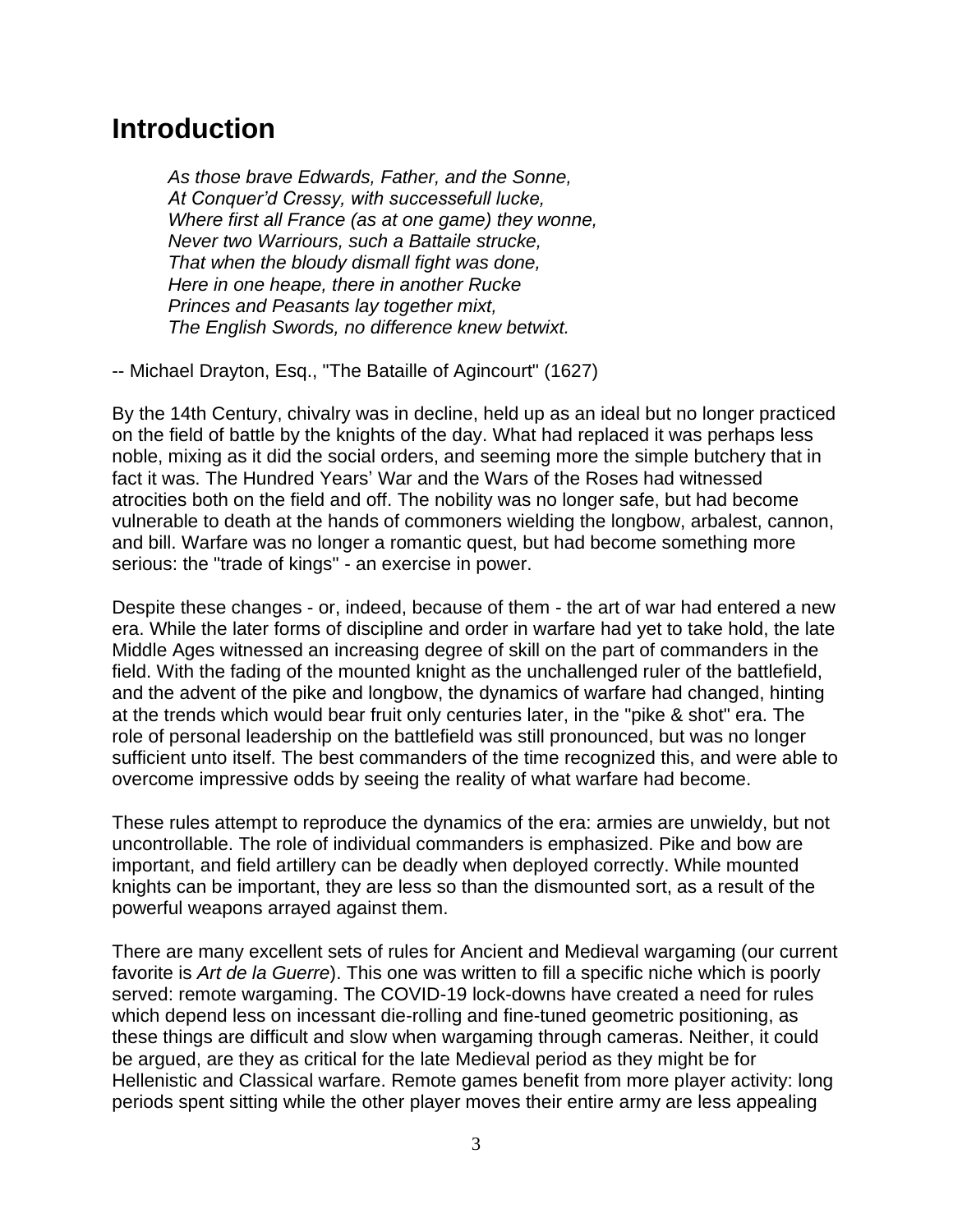when you are looking at everything through a camera. We have attempted to capture the best aspects of medieval rules systems, in a more interactive format, while using less finicky mechanics, and without the use of any physical dice whatsoever. The player's role as commander, both for controlling one's army and for winning important combats, is highlighted. The overall feel of the games is perhaps not too different from other game systems, but the mechanics are simplified and changed.

Another effect of these changes is to make the game more suitable for convention play than games such as *Art de la Guerre.* While extremely popular for tournament play. such systems are too difficult for players to easily learn for the sake of a single multiplayer game. *A Bloody Dismal Fight* is well suited for such purposes, being extremely easy to learn and play.

These rules are designed for use with 25mm miniatures - the easiest popular scale to see when remote gaming - but could be played with smaller miniatures by substituting centimeters for inches, or halving base sizes, ranges, and distances. Popular basing systems will work (if you play *DB\*, Field of Glory,* or *ADLG* no re-basing is required). The focus of the game is from the mid-14th century to the beginning of the 16th, covering the Hundred Years' War, the Wars of the Roses, the Burgundian conflicts, and the conflicts of the Condottieri in Italy. It is strictly limited in scope: field battles in Western Europe during the later Middle Ages. (This tight focus allows for much simplification, by reducing the number of troops types and tactics which must be accommodated.)



*The tabletop viewed during play, as seen through a remote conferencing system. Blue chips mark units which have acted, and blobs of coloured cotton wool mark disorder and demoralization - such markers are easily seen by players viewing the action through a screen.*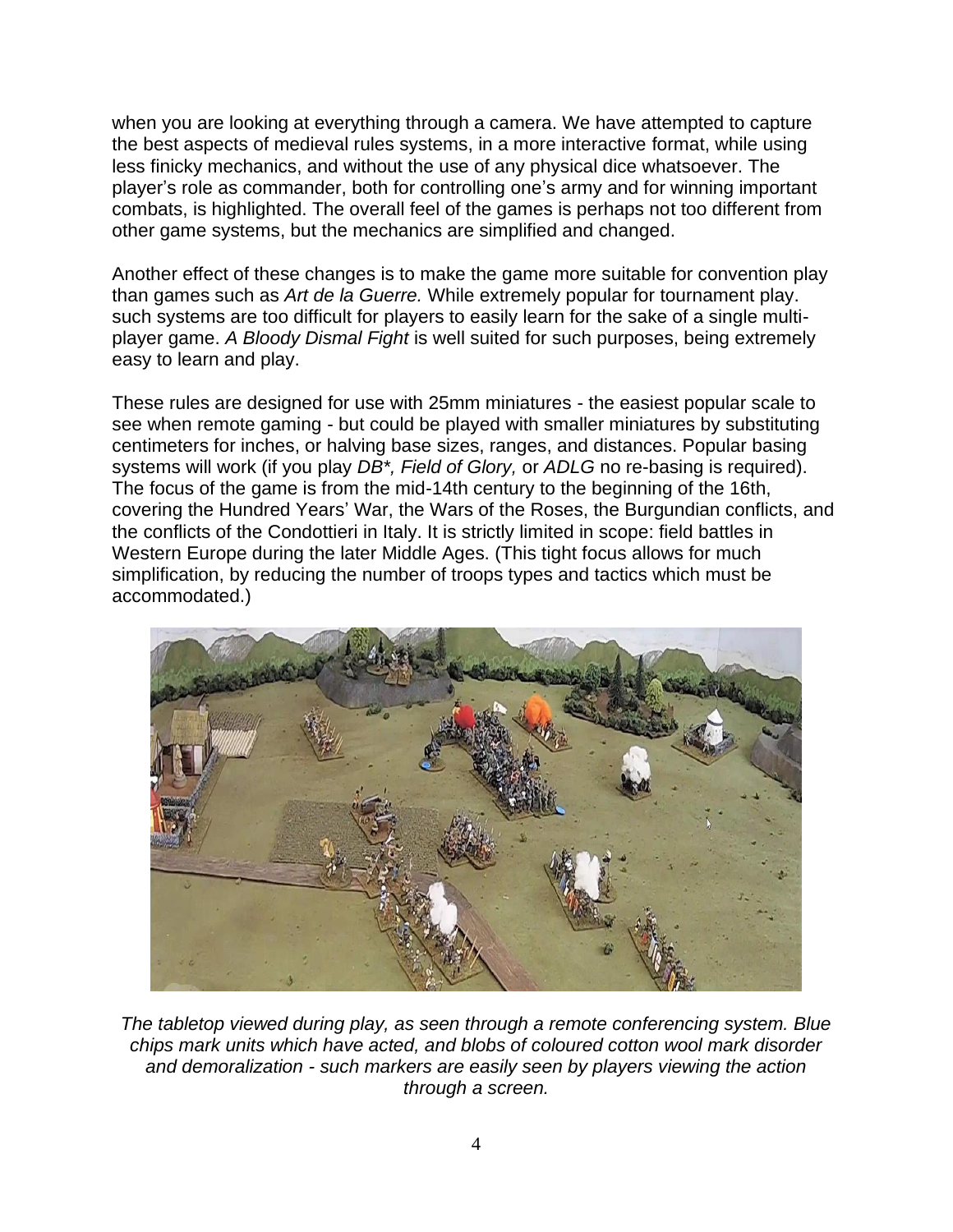## <span id="page-4-0"></span>**Equipment Needed for Play**

As with any miniatures game, figures and terrain are needed to represent the battlefield and combatants. This game is meant to represent entire field battles, and so is not a skirmish game in terms of tabletop representation. As with many Ancient and Medieval rules sets, exact man:figure ratios and ground scales are not specified. Miniatures may be understood to be representative, however: a couple of houses surrounded by a wall represent a village, etc. One figure is a larger number of actual combatants.

Rules and tape measures in inches are required for play. Dice are not. The game app will perform all needed randomization. Markers are needed for Disorder and Demoralization - further losses are expressed as base losses (see below on unit basing). Small chits or other markers for showing which units and Leaders have already acted during the turn are quite useful. The use of a tablet or smart phone during play (rather than a PC) is not critical, but may prove convenient. Only one device for running the game app is required, and it is used by the game master (or whoever is appointed to act in that capacity). The game app will run on PCs, tablets, and smart phones: any device with a javascript-capable web browser may be used. If desired, more than a single device may be used during play, but the "official" one for determining outcomes must be clearly identified for any given action.

A normal wargames table is required, although for most battles a fairly small one will suffice. 4 foot x 6 foot or larger is ideal. For smaller tables, players may wish to reduce figure scale to 15mm or smaller, and to reduce all distances and ranges by half, or replace inches with centimeters.

## <span id="page-4-1"></span>**Units, Troop Types, and Base Sizes**

The following list provides all of the different troops types used in the game.

**Mounted Knights/Men-at-Arms:** Knights of all types and their retinues. They are heavily armored, and often ride on horses which also use protection. Their primary weapon is the lance. Despite their protection, they are still quite vulnerable to missile fire. Because of it, they are not incredibly maneuverable. Mounted knights may be deemed "undisciplined," which will impact their behavior on the battlefield, but not their capabilities. This designation is left up to the scenario.

**Dismounted Knights/Men-at-Arms:** Knights most often fought dismounted during this period. They are heavily armored, and generally use two-handed weapons such as pole axes.

**Footmen/Billmen:** Dense formations of infantry, typically armed mostly with bills, halberds, and similar weapons. They are not heavily armored, but are otherwise similar to dismounted knights in terms of their battlefield function.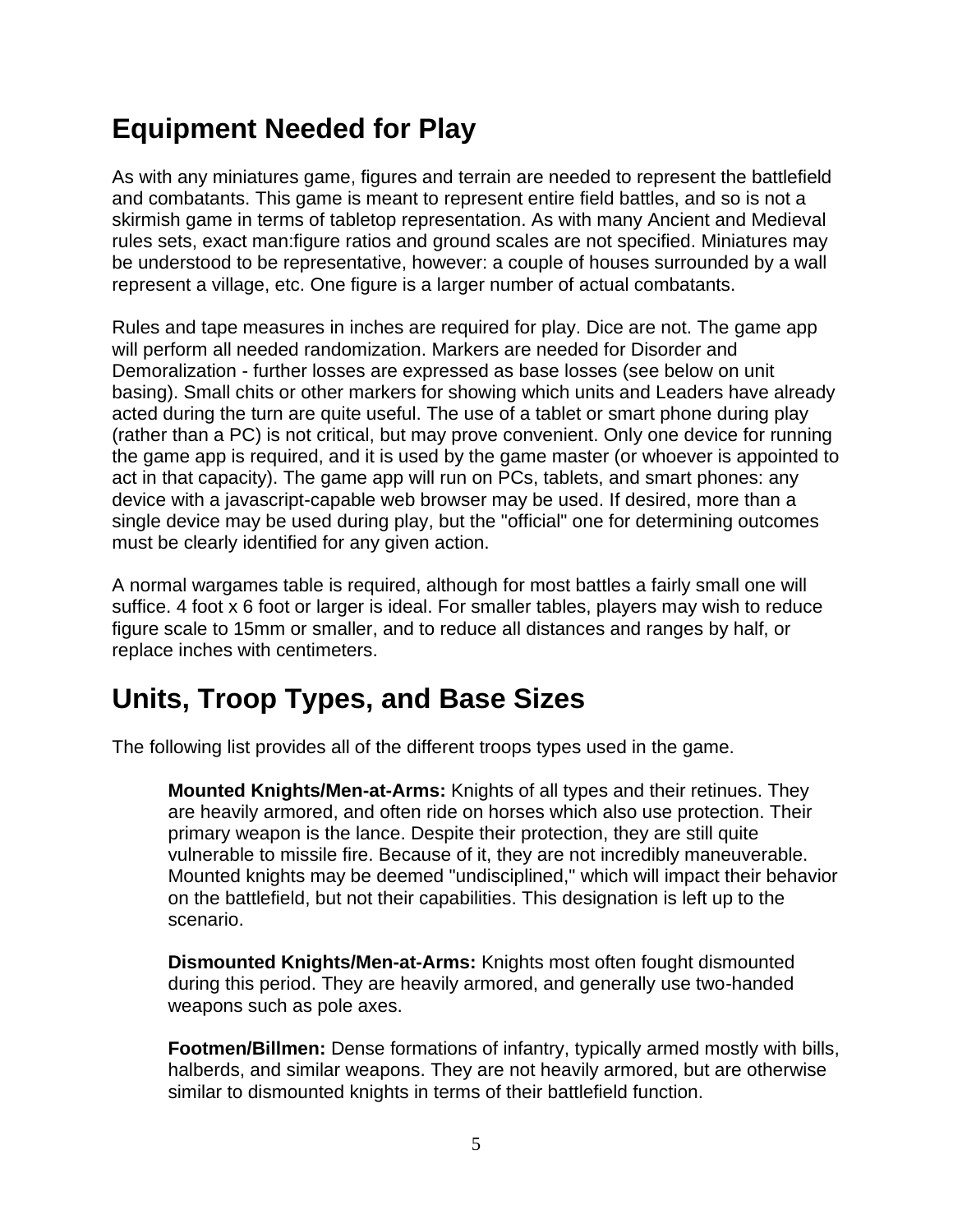**Pikemen/Spearmen:** These are dense formations of troops armed with long spears or pikes. They are capable of a modicum of discipline, and will present attackers with a hedge of spear points. This category includes spear-armed Scottish infantry, later Swiss pike formations, Welsh spearmen, Flemish pikemen, etc. While sometimes armored, they would not be as heavily armored as knights.

**Archers:** Archers in this era represent longbowmen, most typically English, but also coming from some other regions (e.g., Ordonnance or Italian longbowmen, Scottish archers). They are capable of a high rate of fire, and their weapons are reasonably good at piercing armor. They may be equipped with stakes by scenario.

**Crossbowmen:** The crossbows of the era were extremely powerful, but very slow to load. Crossbowmen routinely used pavises for protection in the open field, operating in fairly dense units. This type represents those denser formations - skirmishers armed with crossbows are classed as Irregulars in this game.

**Levy:** Militia infantry operating in dense formations, unarmored and equipped with a variety of hand weapons including swords, clubs, spears, staffs, bills, and so on.

**Cannon:** Lighter artillery pieces such as bombards and organ guns. At this period, heavier artillery was not commonly used on the battlefield, but lighter guns were becoming increasingly prevalent. They are still very slow to fire, however, and generally must be operated by specialists who see themselves as not responsible for hand-to-hand fighting!

**Horsemen:** Mounted crossbowmen, scouts, ginetes, sergeants, and similar types of non-knight horsemen. These troops may engage with missile weapons or the lance, and if armed with crossbows or handguns they will be capable of fire. In no case are they line-of-battle troops, however: they are useful to harass the enemy, and may often run when charged. This was a fairly common troop type in some armies of the period, but generally in very small proportion to the other types. It should be noted that many "medium" cavalry types during this period (mounted archers, sergeants, etc.) generally dismounted to fight, and so are not represented in this game in a specific fashion. Mounted knights are assumed to include all of the different squires and so on who accompanied their lords into combat.

**Irregulars:** These troops may be armed with crossbows, bows, handguns, slings, javelins, or any combination of these, and will also carry hand weapons. They often wore some degree of armor. They operated in loose formations on foot. Unlike the classical image of light infantry, they were not averse to close combat, so long as it as in terrain which gave them a decent chance. Knights in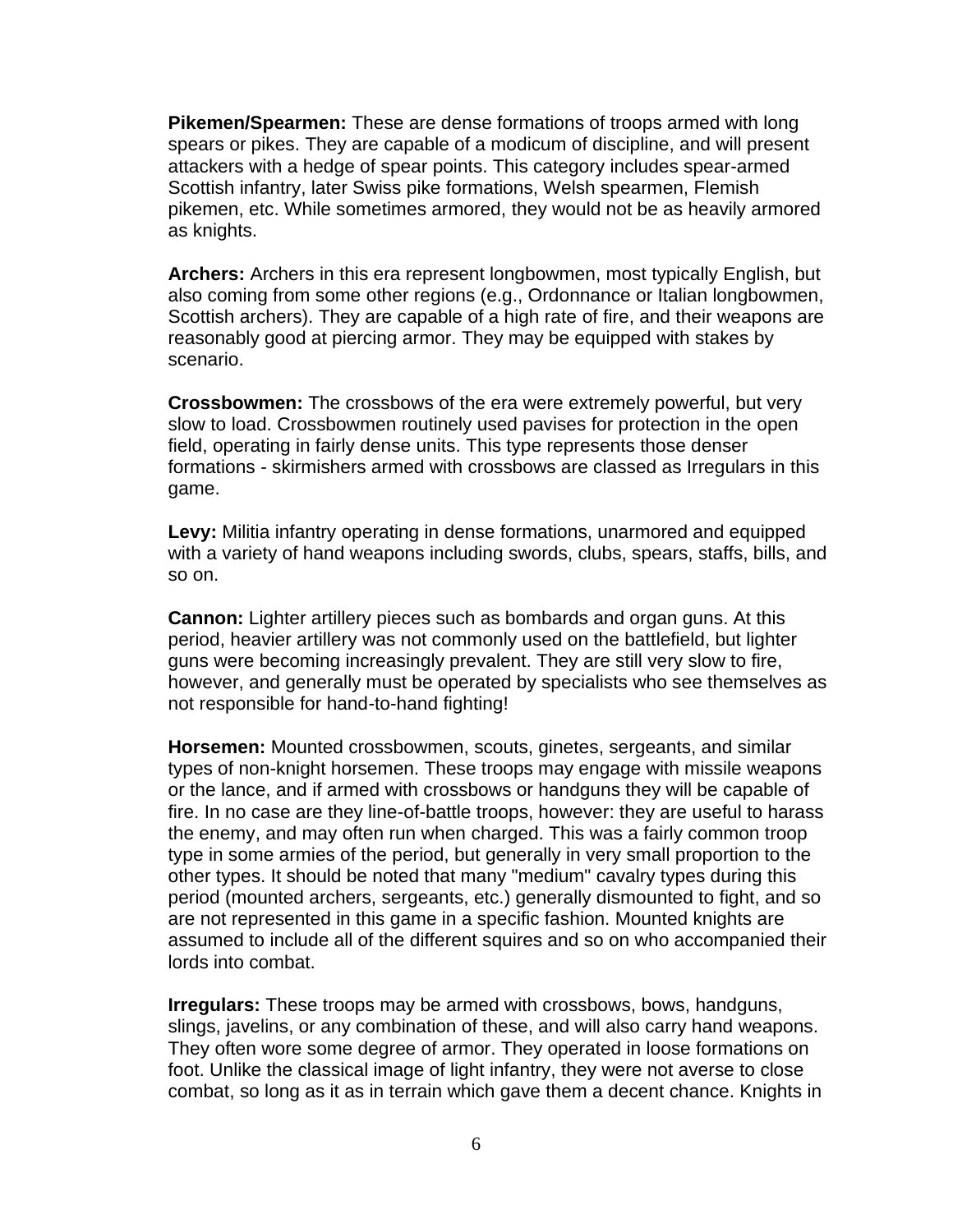heavy armor who have bogged down in the mud, for example, could easily become the targets of Irregulars! They will generally avoid close combat in the open.

Units will consist of 1 to 6 bases, all of the same type (a normal size unit will be 3 or 4 bases). Any troop type may come in any size unit, but some units such as Cannons and Horsemen tend to be only a base or two in size. The following chart defines base sizes for game purposes. Note that these bases may need to be composed of two single-rank physical bases, depending on how troops are mounted.

All units are based on a 60mm (2.5-inch) frontage. The number of figures is unimportant, but they should be of the appropriate troop type.

| Type                      | <b>Base Depth</b>      |
|---------------------------|------------------------|
| Leaders                   | 60mm (square or round) |
| <b>Mounted Knights</b>    | 40 <sub>mm</sub>       |
| <b>Dismounted Knights</b> | 40 <sub>mm</sub>       |
| Footmen/Billmen           | 40mm                   |
| Archers                   | 60mm                   |
| Crossbowmen               | 60mm                   |
| Levy                      | 40mm                   |
| Pikemen                   | 60-90mm                |
| Horsemen                  | 40mm                   |
| Irregulars                | 30-40mm                |
| Cannon                    | 60mm                   |

Note that the size of a unit at the start of play is significant. When a full half or more of the bases in a unit are destroyed, the unit is immediately removed from play. Units in this game represent the body of that troop type within a "battle," so a typical army will have three or four units in each of three or four battles, with each one commanded by a leader. (Because this is not intended as a tournament rules set, point values and army lists are not provided: these can be taken from the usual sources to provide a sense of proportions and relative values of different troops types).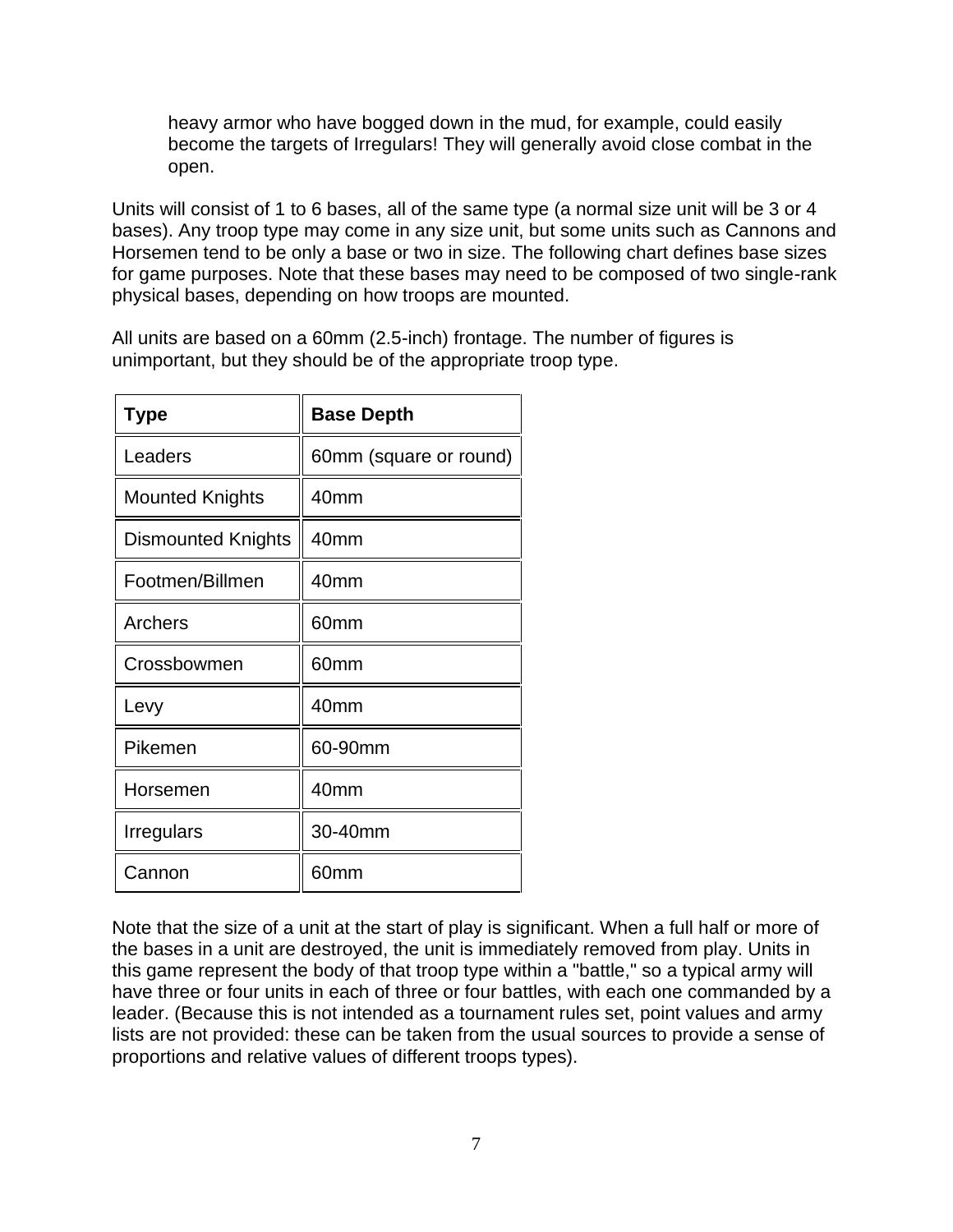

*The armies have deployed and the battle is ready to begin! A table prepared for remote play, as seen through the wide-angle camera covering the whole table.*

## <span id="page-7-0"></span>**Turn Sequence**

The game is played as a sequence of turns, during which each unit notionally makes a single action (there are exceptions). During each turn, each leader on the tabletop will be given a single initiative, and will have a set number of activations which can be used to act with the units under his or her command (it is always a bad idea to discount *La Pucelle*!).

One side is designated the Attacker, and the other the Defender (the terms are only meaningful by scenario). The turn sequence is:

- 1. Click the Initiative button. A side will be identified. That side may choose to go first, or to have their opponent do so.
- 2. The side acting first will now select a Leader to give the Initiative to. Click the "Command" button, to be given a number of activations (from 1 to 3). To this number the Leader modifier (if any - see below) is added. Up to that number of activations may be taken by the Leader who is given the Initiative. Each Leader may only be given the Initiative once per turn (that is, they may only "act" once per turn).
- 3. For each activation, one unit may make an action such as moving, firing, charging, fighting an ongoing melee, rallying, etc. (see below). During this phase, the Leader my move at any single point, to bring them into contact with one of their units, or to bring units into their command radius.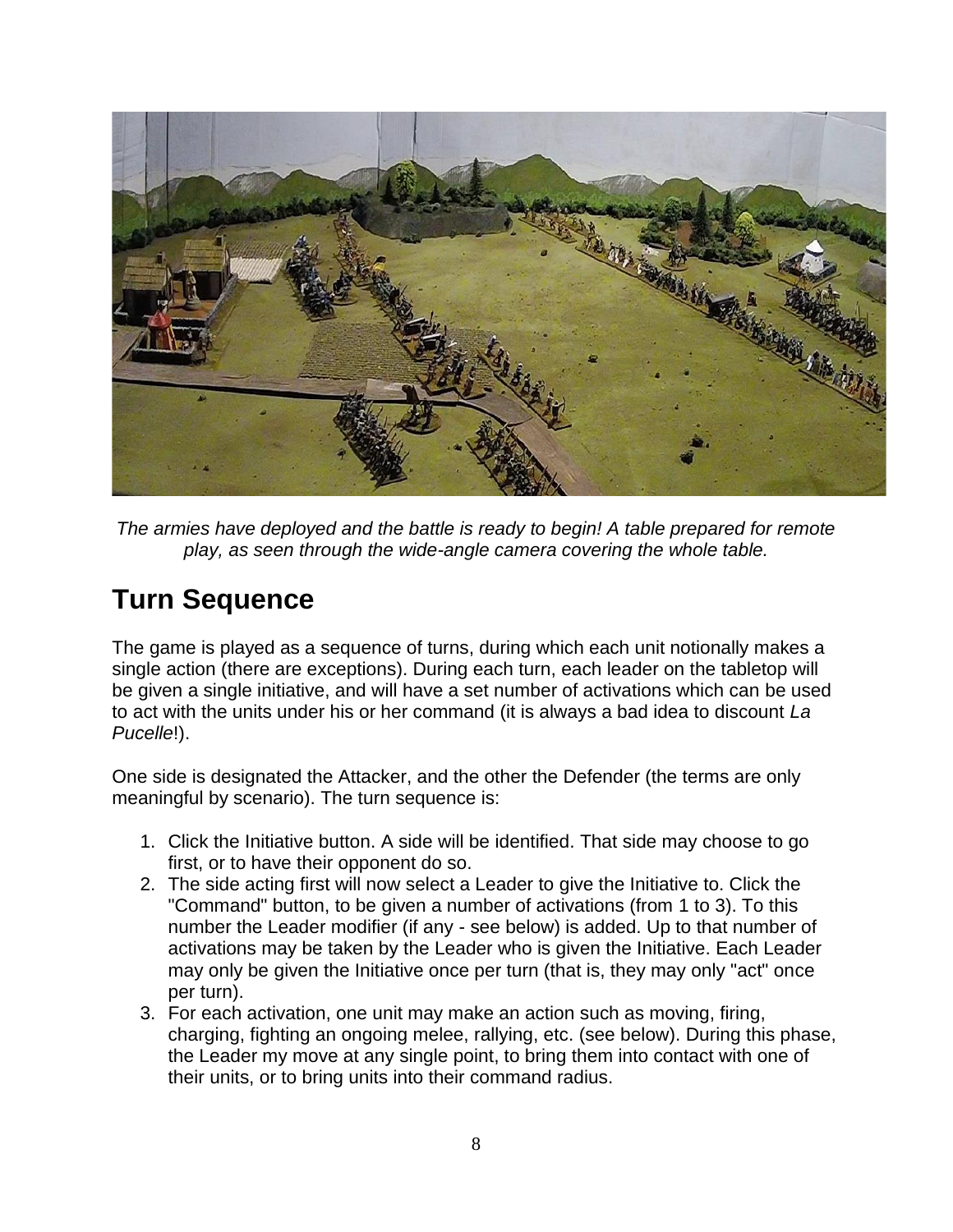- 4. When the Leader is done moving and activating their units, the Initiative passes to the opposing player, who then clicks the "Command" button and uses their activations, as above. The Initiative will pass back and forth, one Leader per side, until all the Leaders on the table have been given an Initiative, and have activated their units.
- 5. Any units which can fire, but have not already acted for the turn, may now do so. This fire is simultaneous.
- 6. Any Mounted Knights deemed "undisciplined" which are able to charge an enemy unit must do so if they have not already acted. Any units which are involved in on-going melee, but which have not yet acted this turn, will now fight the ongoing melee. The order of activation for all of these cases is performed by clicking the initiative button, and the Attacker or Defender will select any one of their units to charge/fight, as indicated. This activation passes back and forth between the players for each activation, until all required units have fought.
- 7. Check to see if either side has lost their camp or baggage train. Count the number of destroyed and demoralized units, and the number of killed or captured Leaders, to determine if either army has broken. If not, repeat the turn sequence.

Note that using markers to indicate which units and Leaders have acted can be a good idea (small colored chits work well for this).

## <span id="page-8-0"></span>**Using the Game App**

The tabletop game is run basically in the same fashion as a traditional paper-and-dice game, but instead of rolling dice and looking modifiers and results up on charts, you simply consult the app. The sequence of events is still driven by players, following the steps listed above.

The app interface is shown below: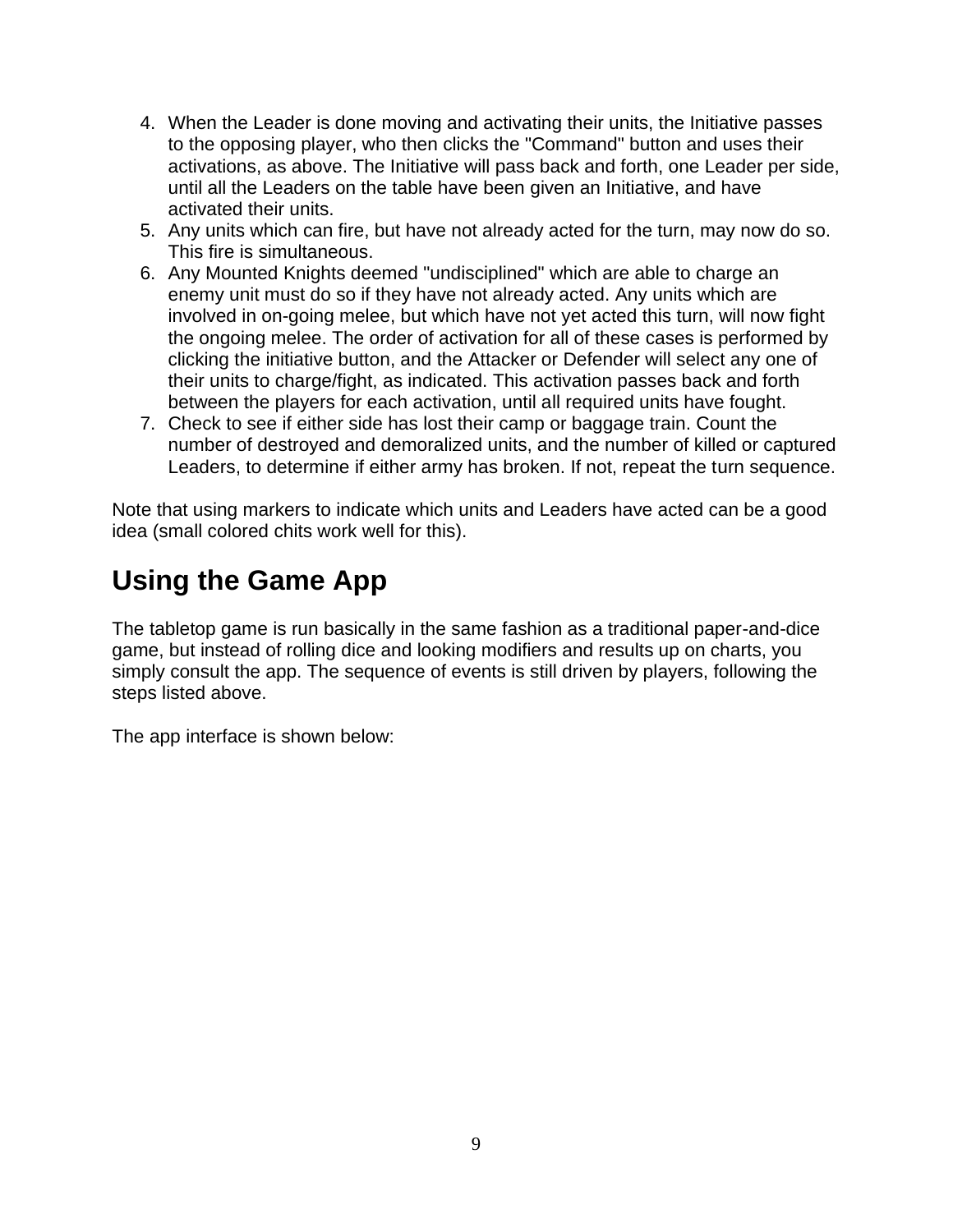

The Initiative and Command buttons are in the lower left-hand corner. Using these buttons requires no other fields to be set - you simply click, and a result box pops up, telling you which side has the initiative, or how many activations the Leader who is given the Initiative may use.

All other actions require that at least two of the app's controls be used: the "Unit" list, and the "Action" list. Other fields may also need to be set, as described in the Actions section, below. Once all needed fields have been set, the Result button in the lower right-hand corner is clicked, and a result box will pop up, explaining the results of the action, or asking a question.

When asked a question, "OK" always means "yes" and "Cancel" always means "no." Once any questions have been answered, a result box will appear. Click "OK" when you have read the result, to dismiss the box.

The screen below shows a result - a unit of knights has made a Melee action after charging into an enemy group of knights. The two units are the same size, and they are fighting in the open, but the attacker has charged downhill. The defender has gotten lucky - despite the advantages of the charging unit (height and impact), the result is a tie, throwing both units into disorder and continuing the fight.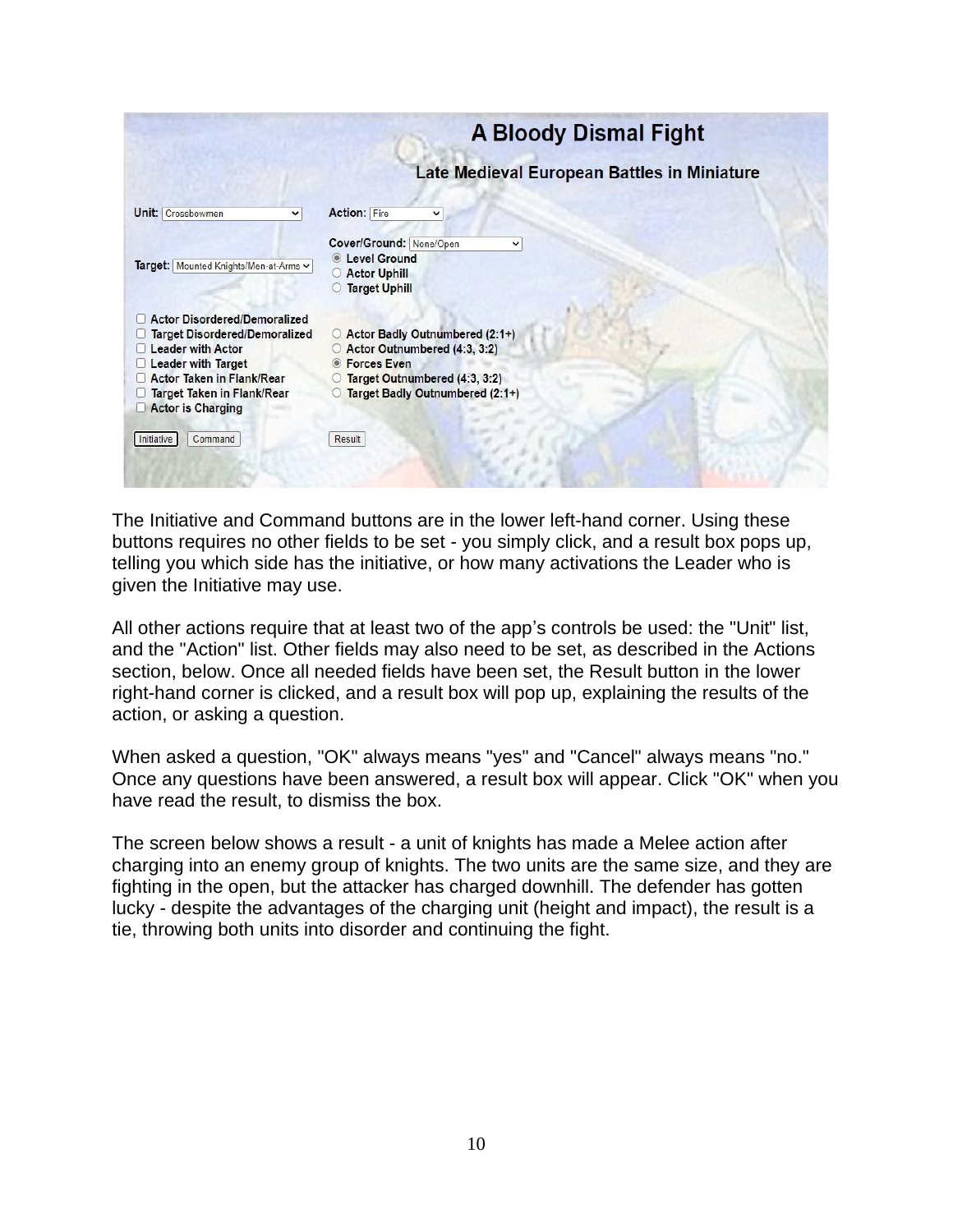

If at any point if you put the wrong values into the app fields, you may simply ignore the result, correct the settings, and click again. (You will need to "click through" any questions just by answering anything to make them go away.) Each click of the Result button is effectively a roll of the dice, but you can never keep a roll if you calculate the modifiers wrong! Think of the app interface as a checklist, which will help you remember all of the modifiers. As you learn the interface, you will find that it becomes easier to use, and that you will understand which actions use which fields. (Each field is essentially a dice modifier.)

## <span id="page-10-0"></span>**Leaders and Command Control**

Leaders are the commanders of the "battles" of a Medieval army, one of whom will generally be the overall commander of the entire host. Any given Leader will have a set of units which they may activate - the units in their battle, or, for the overall commander, any unit in the army.

Particularly good Leaders can be given a bonus rating, typically a +1. This will increase the number of activations they may use when they are given an Initiative by adding 1. An incredibly good Leader would be given a +2, and would increase the number of activations by 2 when given an Initiative.

Leaders have a command radius of 12 inches: any unit under their command within 12 inches of their base - measured between any part of the Leader's base, and any part of any base in the unit - may be given an activation once per turn. When activated, that unit will immediately make whatever valid action the player chooses (see Actions, below). The Leader may give as many activations as they have for that Initiative: the number granted by the app, plus their personal Leader bonus if they have one.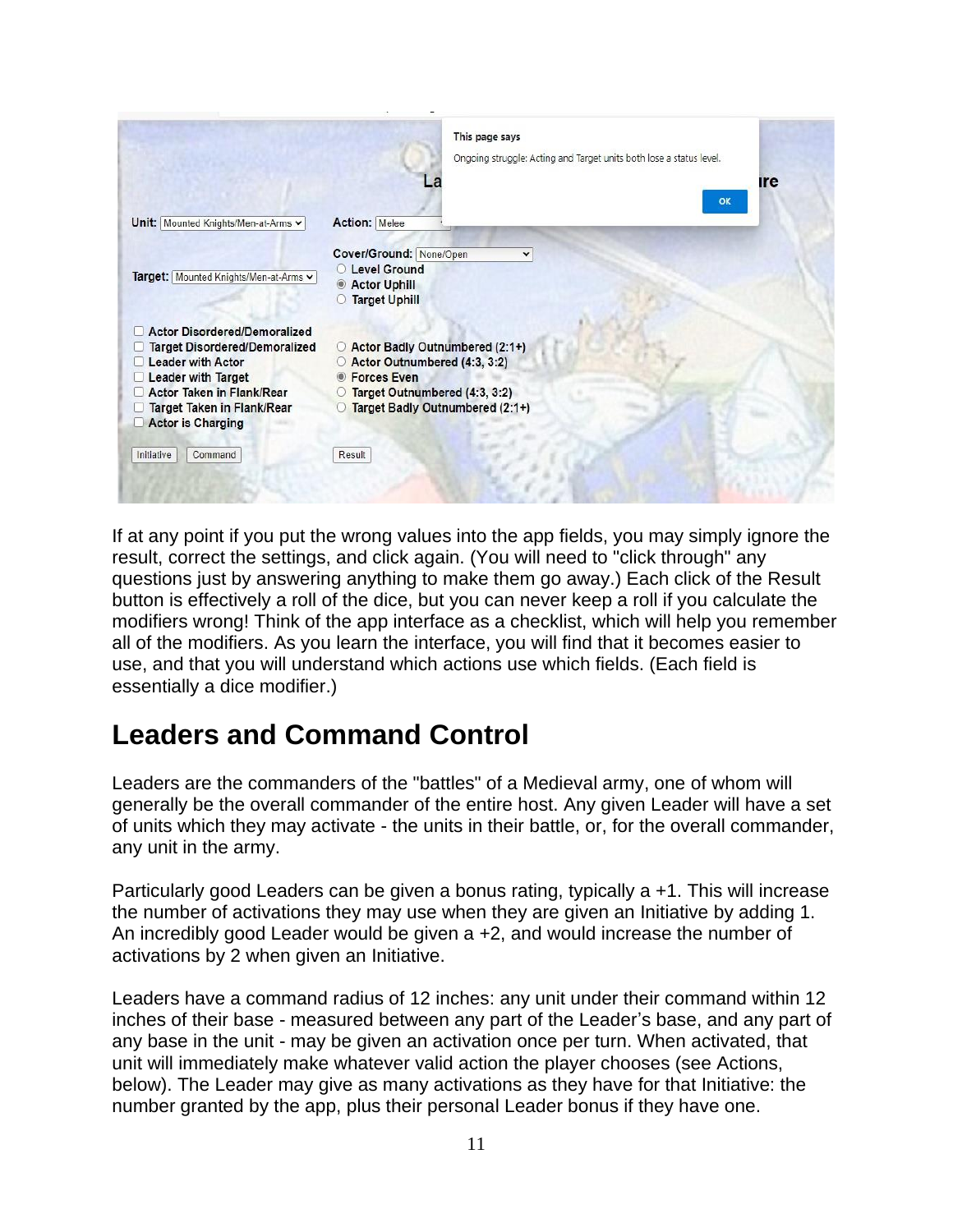Leaders always also have a 24 inch base move each turn, which they may make before or after any activations are given to units (or even in the case that they give no activations to units). They may activate closer units, then move, and then activate units which they have brought within command range while moving. They may only move once during the turn, however, and may not activate units during the course of their move.

Leaders may take personal command of a single unit at any point, by placing themselves into contact with the base of that unit. This can help with some actions (such as Melee and Rallying). When attached to a unit, however, it is possible for a Leader to be killed or captured in Melee. Leaders who have fallen are not replaced, and count heavily against the army's morale. An attached Leader may still give activations to units to which they are not attached, and is not required to activate the unit they are with. Attached Leaders may detach from a unit at any time, unless the unit they are with is in an ongoing combat: once a Leader has been involved in a Melee action (with either the Acting unit or the Target), they may no longer move in that turn.

Leaders may not be targeted for fire or charges, and are only involved in melees with the units to which they are attached. If "run over," they simply make am immediate free move to take them out of the way. They may use this move to attach to a nearby friendly unit.

A Leader who is not using an Initiative, and who is involved in a Melee as a result of an enemy Melee Action, will be considered to have acted for the turn, and may no longer be given the Initiative during that turn. They are deemed to have been "caught up in the struggle"!

An army will have the ability to command all of its units as long as it still has a Leader on the table. When killed or captured, the command responsibility for that Leader is immediately assigned to any single surviving Leader at the player's discretion. When all Leaders have been killed or captured, the affected side may no longer make activations, although its units may still defend themselves in combat and fire on available targets at the end of each turn. With no Leaders, proactive charges and maneuvering are no longer possible.

Note that a Leader who is attached to a unit will move with that unit at the player's discretion, even if the Leader has already used its movement for the turn. Similarly, Leaders may always move with the units they are attached to for any reason, in addition to their own independent move for the turn. Thus, a unit making a Retire action with an attached Leader would bring that Leader with it, and the Leader could then use his own movement to go elsewhere during the turn.

## <span id="page-11-0"></span>**Actions**

The following is a list of the actions which may be taken in the game, as listed in the app "Action" list: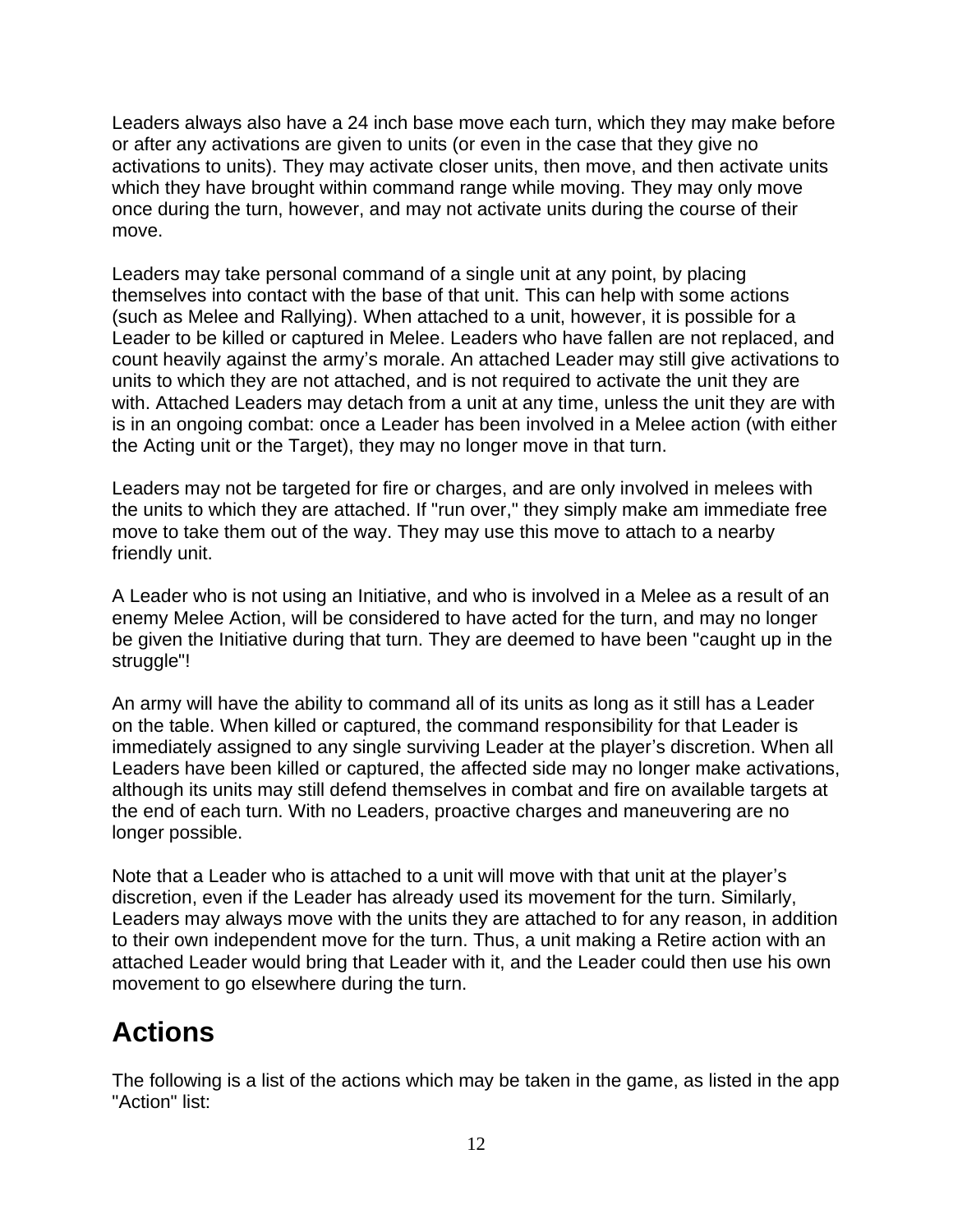**Rest/Regroup:** This is the action taken if a unit chooses to do nothing (which does not actually require the app to perform), but is also used to Regroup (also called "rallying"). You must select the unit which will make the action, using the "Unit" list, and indicate if they have a Leader with them by checking the "Leader with Actor" box. No other fields are relevant. A Regroup action - if successful will raise the Status Level of a unit by one (from Disordered to OK or Demoralized to Disordered) or by two (Demoralized or Disordered to OK). Regroup actions may be made by units involved in ongoing combats, but only if they have a Leader with them. In this case, the Melee action is immediately resolved (see below).

**Advance:** This is the most common move action, allowing a unit to move and wheel in a forward direction, as well as perform facing changes, etc. (see below). It requires only that the "Unit" list, and the "Action" list be filled out. If a Leader is with the unit, this should also be indicated by checking the "Leader with Actor" box. No other fields are relevant.

**Retire:** This action is performed by a unit which wishes to retire out of an ongoing combat (see below). If the retire fails, a Melee action is immediately performed. It requires only that the "Unit" list, and the "Action" list be filled out. If a Leader is with the unit, this should also be indicated by checking the "Leader with Actor" box. No other fields are relevant.

**March:** This moves allows units to form a column one base wide, and to move further than with a typical Advance action. It requires only that the "Unit" list, and the "Action" list be filled out. If a Leader is with the unit, this should also be indicated by checking the "Leader with Actor" box. No other fields are relevant.

**Charge:** Charges start with a move into contact by the charging unit. If contact is made, a sequence of other actions is taken, which may include a Fire action by the Target of the charge, an evasion if the Target is Irregulars or Horsemen, and a Melee action. It requires that the "Unit" list, the "Target" list, the "Cover/Ground" list, and the "Action" list be filled out. If a Leader is with the unit, this should also be indicated by checking the "Leader with Actor" box. No other fields are relevant for the Charge action itself - other actions will use other fields.

**Fire:** Missile fire is explained below. Needed fields include "Unit", "Target", "Cover/Ground", and "Action" lists, as well as the "Actor is Disordered/Demoralized" check box, if relevant. Additionally, a selection from the force ratios must be made ("Actor Badly Outnumbered", "Actor Outnumbered", "Force Even", etc.). Other fields are not relevant.

**Melee:** Melee actions are described below. Melee requires that all fields in the app interface be correctly filled out.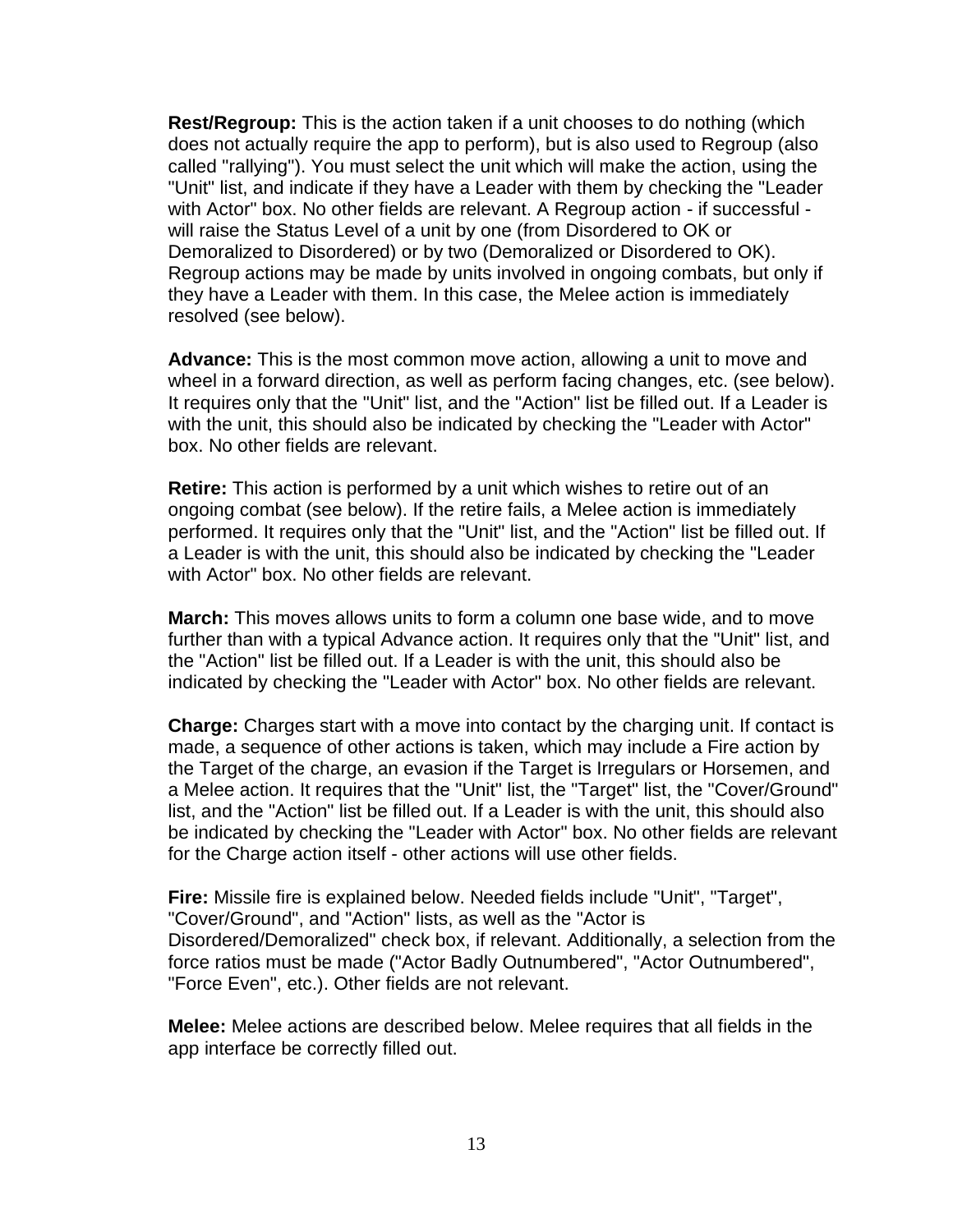Generally speaking, a unit may make any single action of their choice in a turn, when activated by a Leader who has command of that unit (their battle or army commander). There are some restrictions to choice of actions, however, depending on whether a unit is locked in combat, and the formation it is currently in.

Units in an ongoing combat - that is, those units which start their action in contact with one or more enemy units - may only perform a Melee action, a Retire action (to pull out of combat, which may be followed by a Melee action if it fails), or a Regroup action followed immediately by a Melee action.

### <span id="page-13-0"></span>**Formations and Movement**

Units have two formations: "battle" formation is always at least two bases wide (except for single-base units), and may be as wide as the number of bases (e.g., a single rank); "march" formation is one base wide. In both types of formations, bases must share a facing and be touching along at least one full edge of the base, and arranged in regular rows. The front ranks of the formation never have fewer bases than the back ranks. Single-base units also always have a formation, even if this cannot be easily seen on the tabletop (formation should be noted as "march" when the unit has made a March action, and until it moves again - otherwise it will be in "battle" formation, like any other unit).

Movement as provided by the app is in base inches: the number of inches which may be moved in open terrain. This base number is modified by terrain and by changes of formation and facing. The following movement options are possible, in any combination which does not exceed total base movement:

**Forward Movement:** Unit moves straight forward, or frontally up to 45 degrees to either flank, or any combination of these. Unit may change depth and frontage, but no base may move more than the full distance used for unit movement, measured from the center of the base's starting point, to the center of the base where it ends up. Units are thus free to extend into a 1-base-depth line from a 2 base depth formation as part of normal forward movement.

**Wheels:** The unit may move one front corner, while keeping the other in place, paying for the movement made by the moving corner.

**Facing Changes:** Unit may change unit facing by rotating around the unit center point, or around the center or end of their frontage. Unit may also change facing with each individual base within a unit.

Note that formations will be dictated by how the bases end up on the table. The only restriction is that any forward movement or wheeling in a March action must be made in a 1-base-wide "march" (this allows a march column to form line to flank, assuming a "battle" formation, at the end of a march move by paying for a facing change).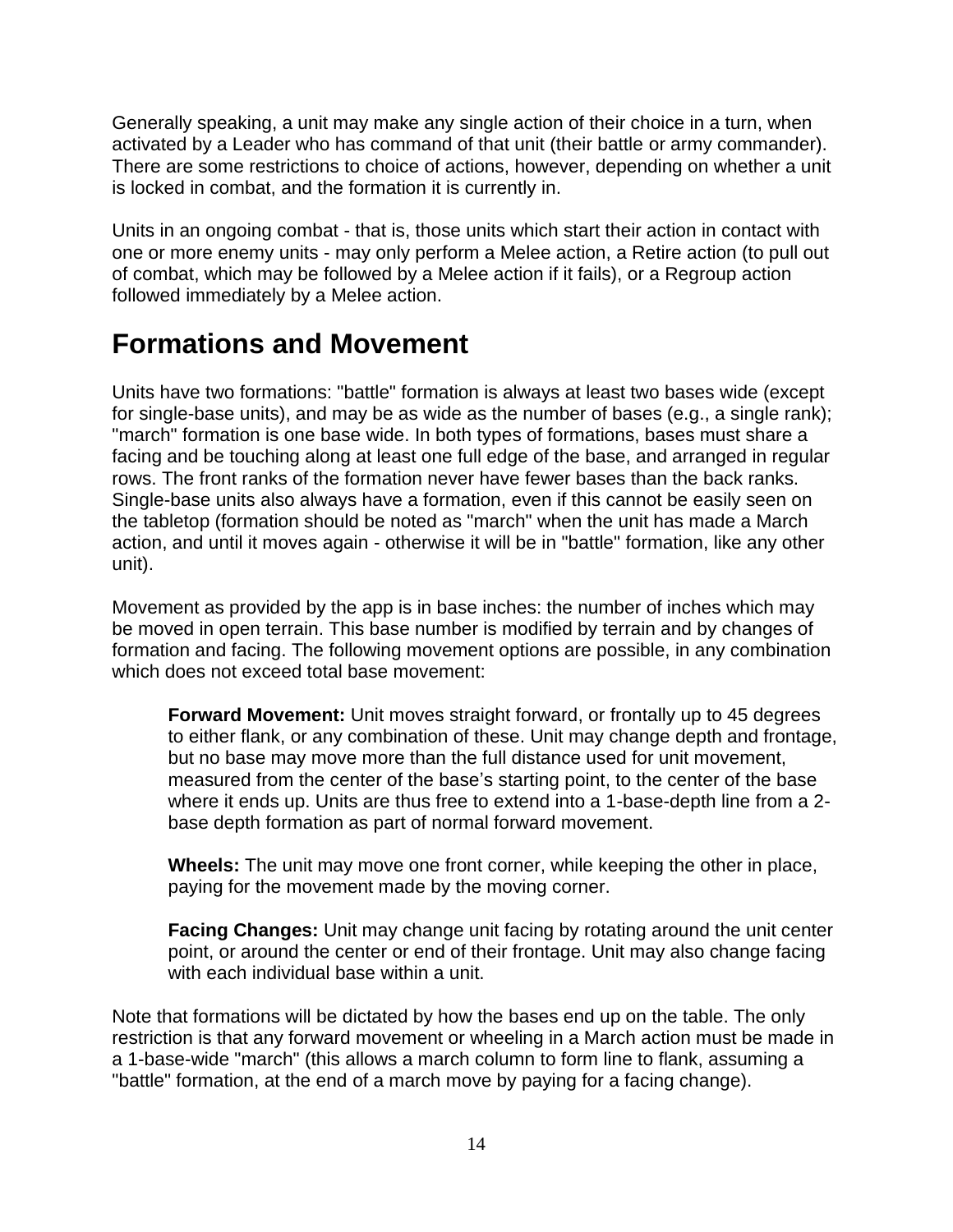Movement made with a Retire action is a special case: the unit will move directly backward, up to 45 degrees to either side, paying normal terrain costs. Wheels are not allowed in a retire movement.

Note that you may not move within 1 inch of the front of an enemy unit except to make a Charge action to bring a unit into contact with that enemy.

Units may freely interpenetrate friendly Irregulars and Horsemen in any direction, and move directly through Archers or Crossbowmen who are in a formation 1 base deep from the front or rear. No other interpenetration is allowed.

The table below shows the effects of terrain and facing changes ("factors") on base movement:

| <b>Factor</b>              | Cost                                 | <b>Notes</b>                                                                                     |
|----------------------------|--------------------------------------|--------------------------------------------------------------------------------------------------|
| Facing<br>Change           | 3 inches                             | 1 inch for Cannon                                                                                |
| Rough<br>Terrain           | 2 inches/inch moved                  | Full speed for Irregulars                                                                        |
| Very Rough<br>Terrain      | 3 inches/inch moved                  | 2 inches/inch moved for Irregulars, 4<br>inches/inch moved for Knights, impassable<br>for Cannon |
| Linear<br><b>Obstacles</b> | 2 inches to cross                    | Fences, hedges, walls, ditches, etc.                                                             |
| <b>Choke Point</b>         | 3 inches plus<br>distance moved      | Bridges, gates, etc.                                                                             |
| Roads                      | 1 inch for every 1.5<br>inches moved | Only in "march" formation                                                                        |

All types of terrain should be fully described by the scenario, or agreed by players before play begins. Some terrain (water-logged fields) will be rough for movement purposes, and combat, but will not provide cover from fire. Most rough terrain (open woods) would also provide cover.

Archer's stakes and similar quantities can be represented by giving any mounted unit frontally charging their defenders a setting of rough ground in the open (or very rough ground, depending) for the consequent Melee action. (We allow Archers to plant stakes using a Rest action once per game. Other, similar defenses - like potholes dug into the ground - cannot be moved, and are assumed to exist at the start of play.)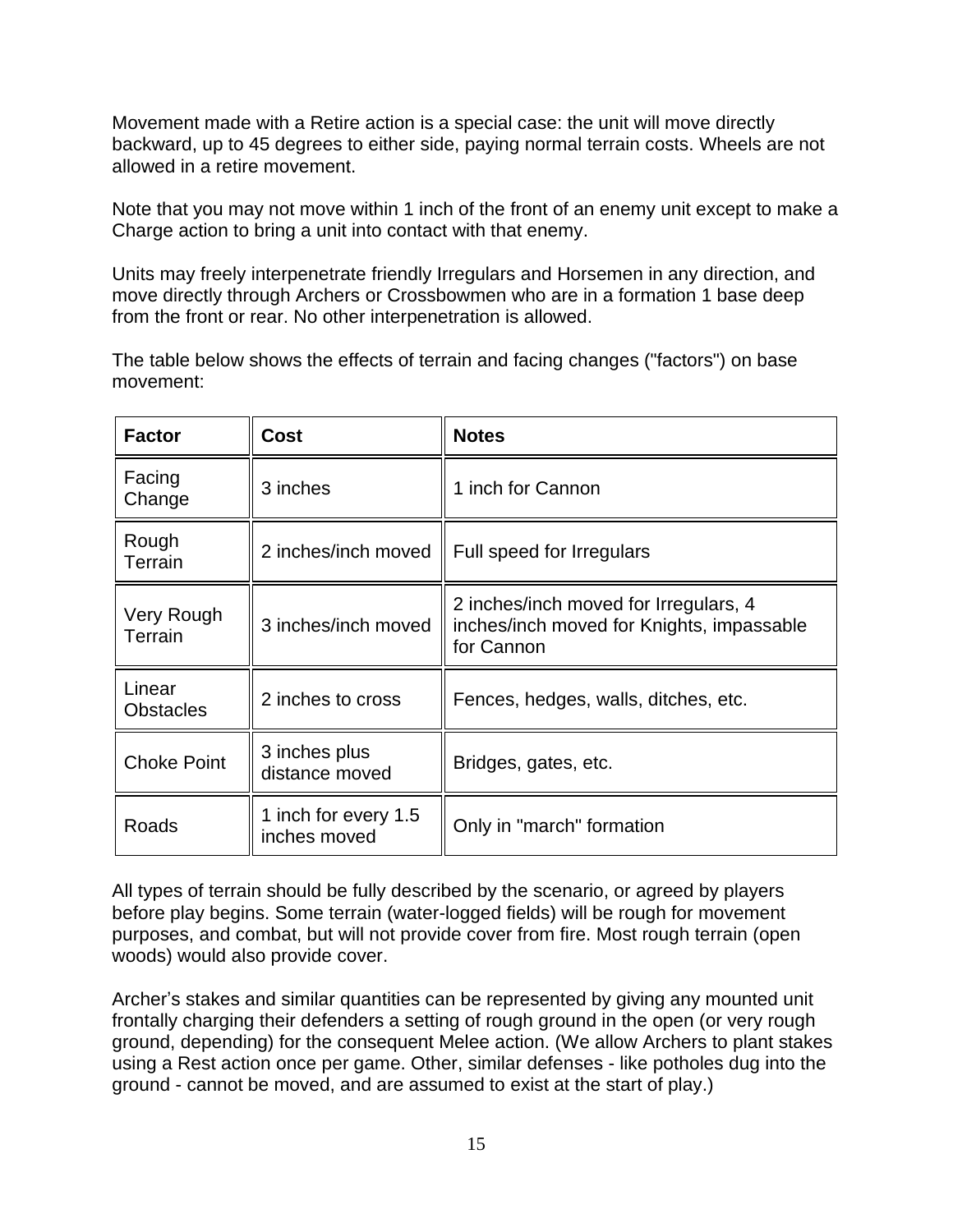

*Cannon, Crossbowmen, and some Billmen standing in reserve watch the enemy as the knights slaughter each other - their part has already been played.*

## <span id="page-15-0"></span>**Fire**

Archers, Crossbowmen, Cannon, and Irregulars may always fire. Horsemen equipped with missile weapons (e.g., crossbows, handguns, or javelins) may also fire (specify by scenario). Other troop types may not fire. Cannon can fire at any target within 24 inches. All other fire has a range of 12 inches. The range is the shortest line of fire between the firing base and any base in the target unit.

Fire may only be conducted from the front of any base in the unit, and up to 45 degrees to either side of facing outward, measured from the edge of the base. Only the front rank of bases may fire.

Targets for fire must be within range and arc, as well as visible to the firing unit (within line of sight). Line of sight is determined by having a clear line between both front corners of the firing base and any point on a base in the Target unit. Line of sight extends 3 inches into, out of, or through woods or similar concealing terrain unless stated otherwise by scenario. All units block line of sight - you cannot shoot through enemy units.

Only bases within range, arc of fire, and with a clear line of sight may fire, but not all bases in a firing unit are required to fire on the same Target. Some bases may be unable to fire, but the action may still be taken by those which are. Fire for each Target in a single Fire action will be conducted separately with the app. However, all fire on a single Target in a single Fire action must be performed with one calculation in the app.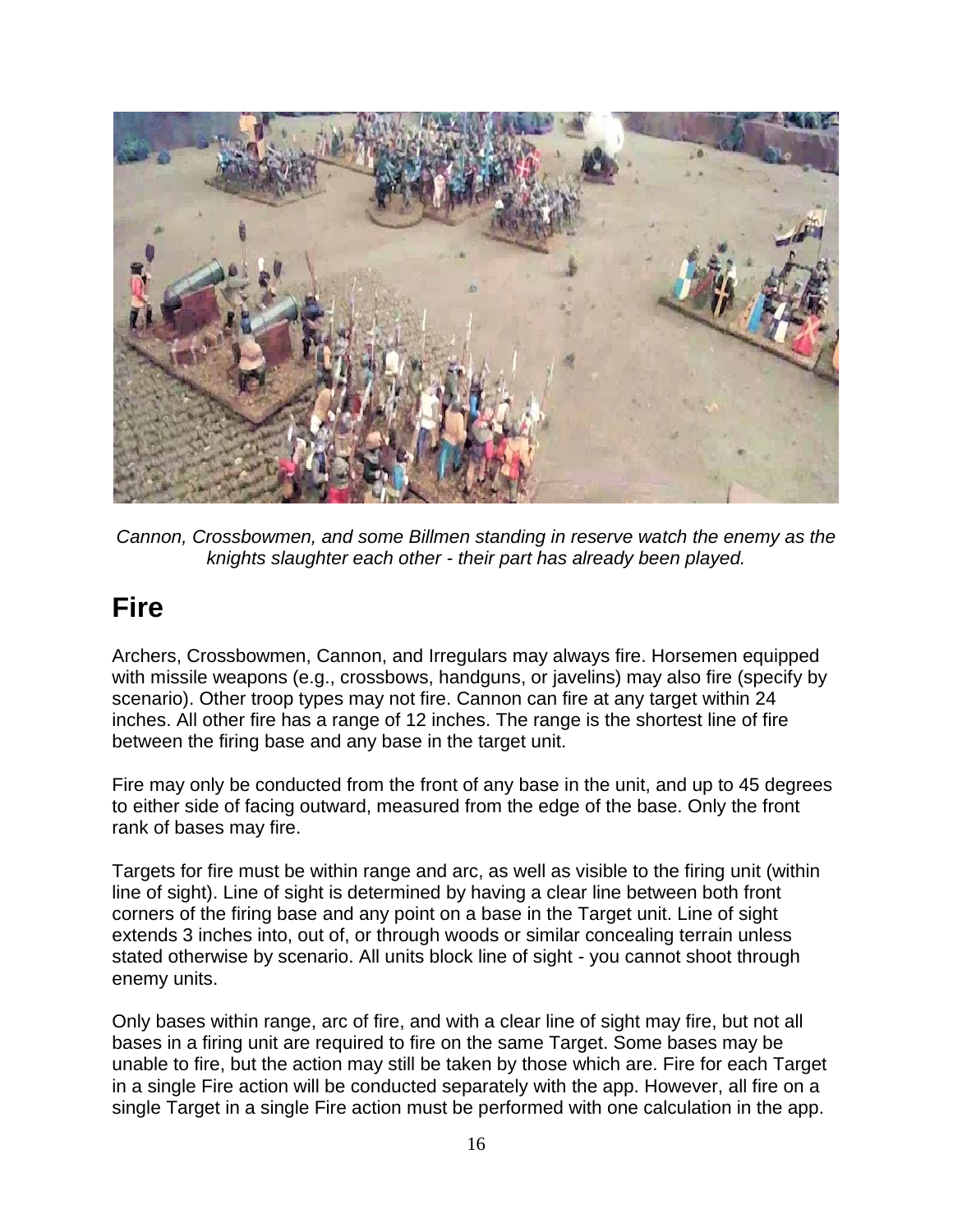(If a Fire action has two Target units, then two calculations are performed with the app to determine the results - one for each target unit).

For any fire except Cannon, closer targets must be preferred to those which are further away. If equidistant, the player may decide which to fire on. It is always permitted to concentrate all of a unit's fire on the closest target unit, measured as the shortest distance between the firer and target. Split fire on a target which is closer only to some of the bases in a firing unit is always optional, and performed according to the player's choice. Cannon may select any valid Target for fire, regardless of proximity, but may only conduct fire with the app on any given Target once during the action.

When calculating strength rations for setting modifiers in the app, the number of firing bases (for the Actor) is compared to the total number of bases in the Target unit. "Outnumbered" is any difference in size which is more than exactly equal in bases, but which is less than fully twice ("Badly Outnumbered").

## <span id="page-16-0"></span>**Combat (Charges and Melee)**

#### <span id="page-16-1"></span>**Charges**

Charges are a mechanism for initiating a combat with an enemy unit which is not already engaged in a melee. To make a Charge, a unit must be able to wheel and then move directly forward until some part of its front is in contact with some part of the target unit. This movement may not cross the frontage of another enemy unit within 1 inch. Cannon and units in "march" formation may not Charge, nor may Irregulars when in the open except against other Irregulars or Cannon.

Frontal charges against Archers and Crossbowmen may involve taking fire during the Charge action. This is done exactly as for normal Fire actions. If a "devastating fire" results (the loss of 2 Status Levels) then the charging unit will fail to contact its target, and end its move an inch short. No Melee action will follow. Archers and Crossbowmen who have already acted for the turn will not be able to perform a Fire action at a charging unit.

When Charged, Irregulars and Horsemen may attempt to evade the Charge. Once the Target unit has made its evade movement - which is performed like any other movement, including paying for the initial facing change by the evading unit - and movement remaining to the charging unit may be taken, in an attempt to contact the target. Other Target units may not be contacted, even if they are exposed by the evade move. This charge movement in pursuit of an evading Target may not cross the front of a any non-Target enemy unit within 1 inch.

Note that evade moves will use the evading unit's action for the turn.

Whether contact (and a melee) results from a Charge action or not, any unit which Charged, evaded, or made a Fire action is considered to have acted for the turn.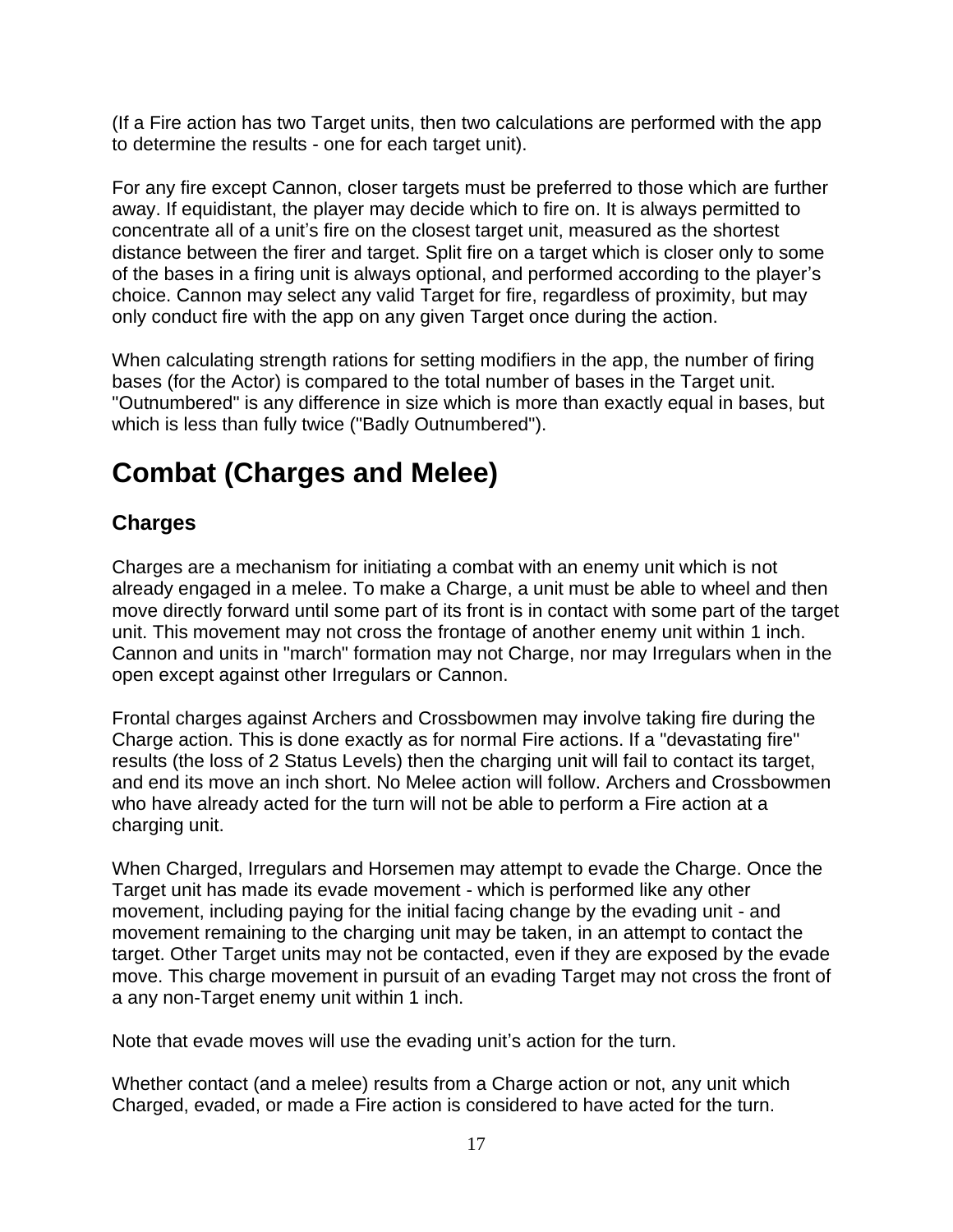Charges may not involve a change of formation of any type on the part of the charging unit. Unit depth and frontage must remain the same as at the start of the move. Only a wheel, followed by movement directly forward is allowed. If contact is made, the front of the charging unit will wheel to either left or right in order to maximize the amount of contact between the two units.

When a unit makes a Charge action resulting in contact, and a Melee action is made, the "Actor is Charging" box must be checked. This box is not important for conducting the Charge action itself - only the immediate Melee action occurring as part of that charge.

Note that it is not possible to Charge two units at a time, even if the Charge movement will bring the charging unit into contact with more than one enemy unit. The first enemy unit which would be contacted must be declared as the Target of the Charge. If there is a choice of Targets, it is the charging player's decision. Note that it *is* allowed for more than one enemy unit to be contacted by the move, and that both of the contacted enemy units may be involved in the combat, but the one designated the Target *must* be involved in the combat. The other may become a Supporting unit (see below).

#### <span id="page-17-0"></span>**Melee**

Whenever an activated unit is in contact with an enemy unit, there may be a combat. This is the case if any part of the front of either unit is in contact with the enemy. This situation may result from a Charge action, in which case a Melee action is immediately made. This may result from two units being in combat at the start of the turn, which is termed an "ongoing combat."

Combat involves at least two units - an Actor and a Target - but may also involve others. Any unit involved in a combat which is neither the Actor nor the Target is termed a "Supporting" unit. The Actor is always the activated unit which triggered the combat the unit which has just made a Charge action, or the unit selected by a player to be activated. The Target unit is either the one designated in the Charge which was just conducted, causing the melee, or is one of the enemy units (if more than one) in contact with the front edge of the acting unit, in a case where no Charge action has taken place immediately before the Melee. The acting unit's player may select which enemy unit is the Target under circumstances where there is more than one possibility.

Supporting units do not change the modifiers entered in the game app, except for the determination of force ratios, and whether the Acting or Target units are taken in flank or rear. Supporting units include:

- Any enemy unit (that is, the enemy of the acting unit) which is in frontal contact with the acting unit, whether it has already acted during the turn or not.
- Any unit friendly to the Actor which is in frontal contact with the Target unit, whether it has already acted during the turn or not.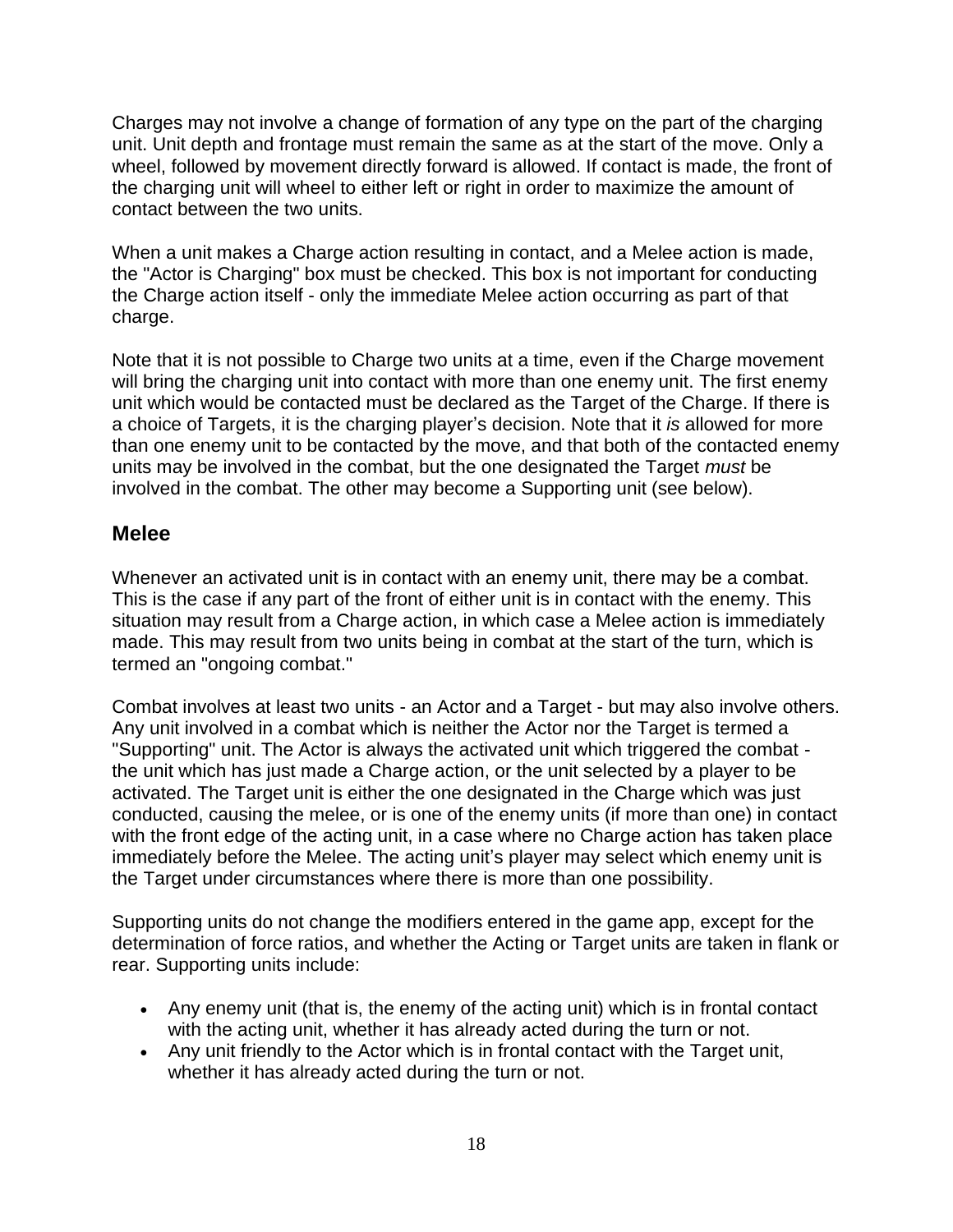- Any unit friendly to the Actor which is in side-to-side contact with it and shares a facing, but which is not otherwise in contact with the enemy, and which has not already acted during the turn. There may be up to two such units - one on each side (left flank and right flank). Involvement of such units as Supporting units is always optional, and is not allowed if a friendly unit is in non-rear-corner contact with the Target unit on the nearest enemy flank.
- Any unit friendly to the Target unit which is in side-to-side contact with it and shares a facing, but which is not otherwise in contact with the enemy, and which has not already acted during the turn. There may be up to two such units - one on each side (left flank and right flank). Involvement of such units as Supporting units is always optional, and is not allowed if a friendly unit is in non-rear-corner contact with the Acting unit on the nearest enemy flank.

All units involved in the combat will be considered to have acted, whether they are the Acting unit, the Target unit, or a Supporting unit. Any Leaders attached to any unit involved in the combat will also be considered to have acted for the current turn, and may not be subsequently given an Initiative.

A unit is considered to be "Taken in Flank/Rear" for game purposes if any enemy unit has contacted them on this sides with any part of its front.

After a Melee has been conducted, any unit which is contacted on the flank, but which is not contacted on the front, may choose to change facing to face any contacted flank. This is always optional, and may only be done once per turn by any given unit. Note that flank contact does not include front-corner contact with an enemy unit: contact must be made along the side of the unit, on the rear of the unit, or on a rear corner. Front corners are only considered to be a part of the unit's front facing.

For determining force ratios in a Melee action, all bases in the involved units are counted, regardless of whether they are in contact or not, or have already been engaged in a Melee action during the turn. (In Medieval combat, soldiers would press forward into the action [or shirk], unconstrained by the training which was common in later periods!)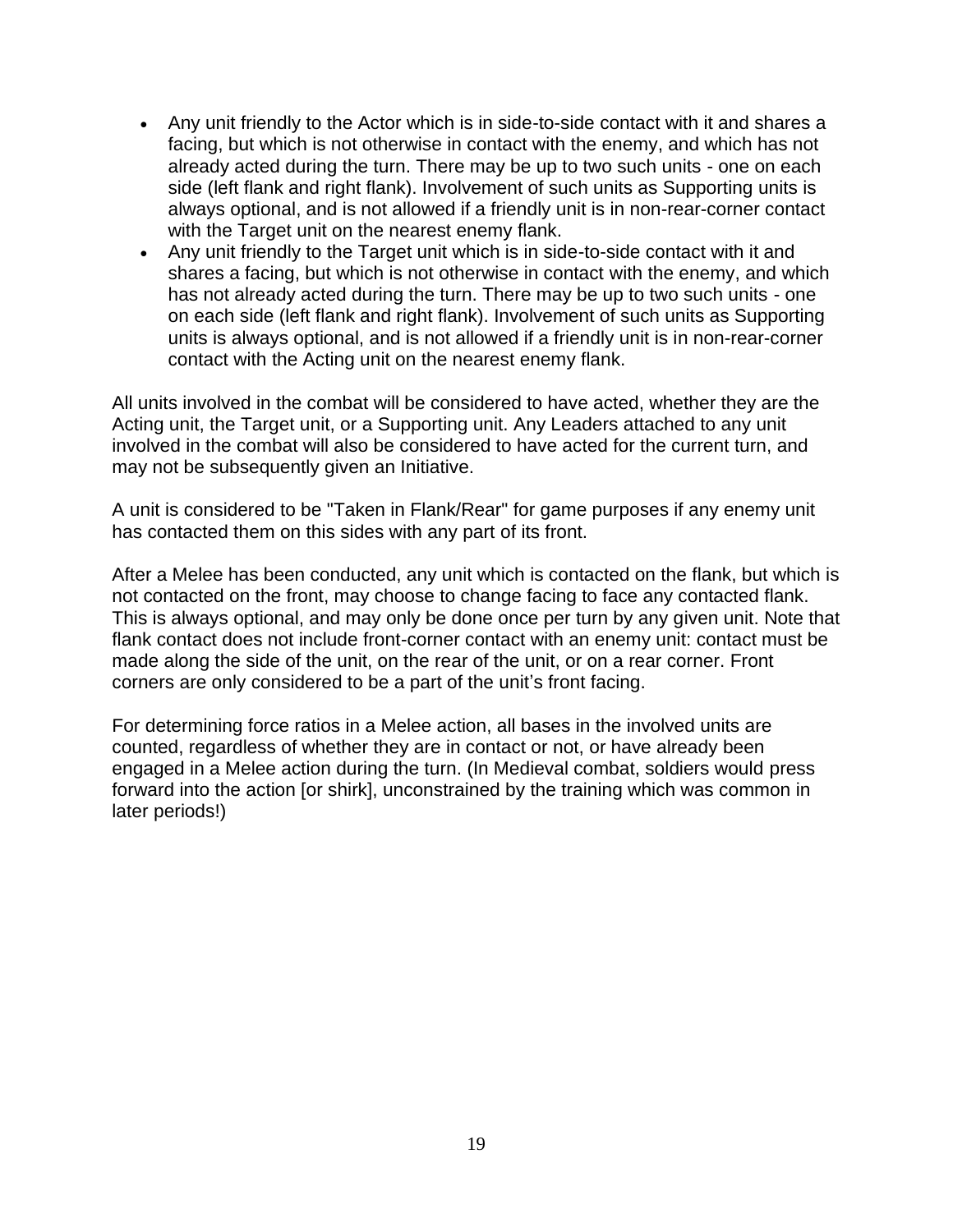

*Mounted knights clash...*

#### <span id="page-19-0"></span>**Ongoing Combats**

When a Melee action is taken, but does not result in the destruction of one side or the other, the units will remain in contact after acting. This is considered to be an ongoing combat. Whenever either unit is activated, a new Melee action will be taken. There are some special cases which occur when an ongoing combat is involved.

One of these is when an activated unit attempts to perform a Retire action. If successful, the retiring unit will pull out of the combat and a Melee will not be fought if contact is broken. If unsuccessful, an immediate Melee action will be made.

If a Regroup action is made by a unit in an ongoing combat -- something which requires the activating Leader to be attached to the unit - there will be an immediate Melee action, regardless of whether the Regroup action was a success or failure. The activating unit (the one attempting to Regroup) will trigger the Melee action, and its Leader will be involved in this Melee. Note that units which are contacted on more than one face at once (to front and flank, to rear and flank, etc.) may not perform Retire actions.

It is possible to charge into an ongoing combat, so long as the Charge action would involve no interpenetration of units, even if otherwise allowed (this is important: *no* interpenetration of units!). In such cases, neither evasion nor defensive Fire are allowed by the unit which is the Target of the Charge. Units in the Melee on both sides which have already acted may influence it as Supporting units (see above). The Target will engage in the Melee regardless of whether it has already acted or not.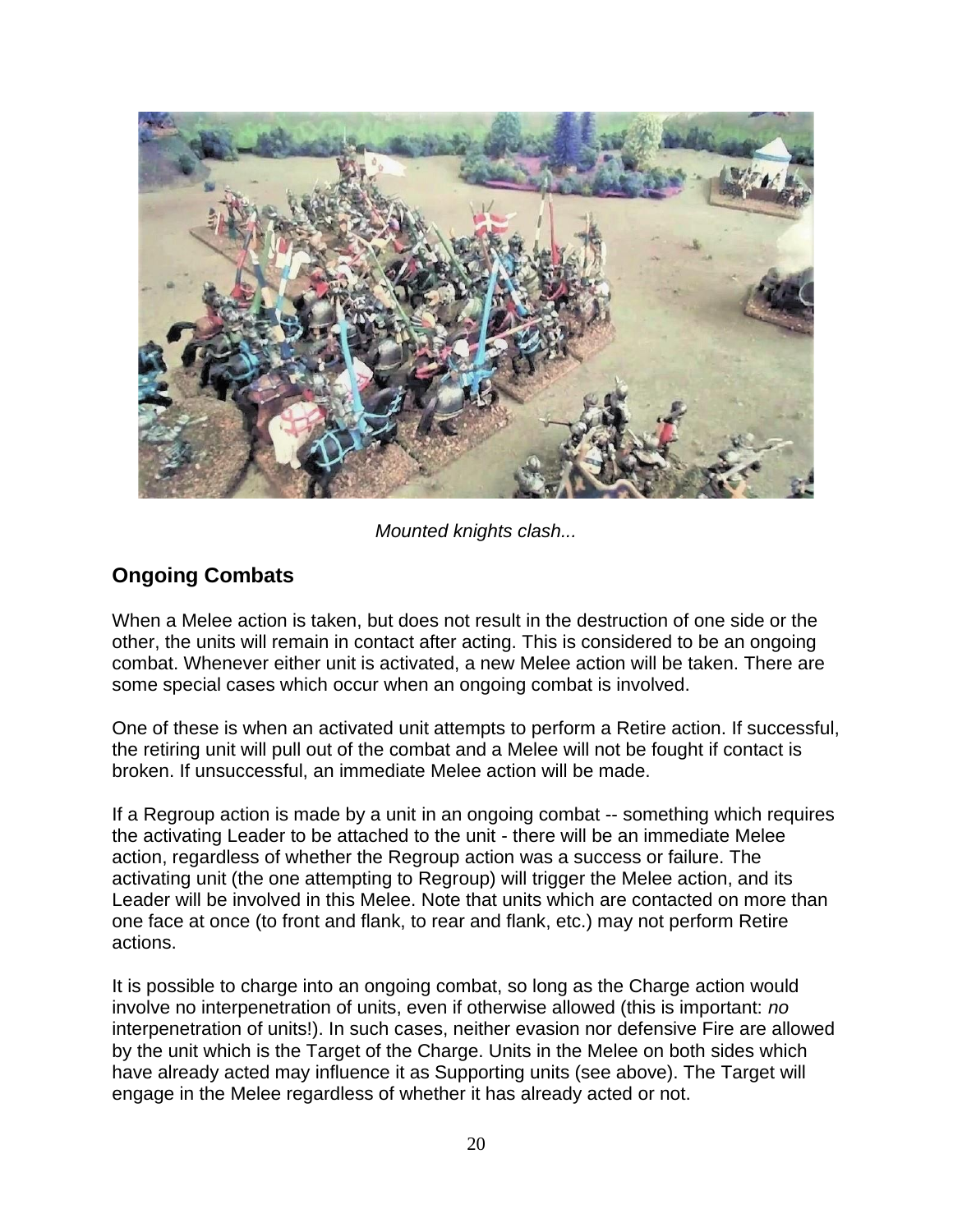## <span id="page-20-0"></span>**Combat Effects and Rallying**

Unit Status is a measure of how a unit is currently functioning, in terms of morale and losses. Combat outcomes are expressed as a change in Unit Status. All units begin the game with their full strength known (the number of bases in the unit), and all have a Unit Status of "OK". Unit Statuses are:

**OK:** The unit is good condition. The loss of bases does not stop a unit from having this status.

**Disordered:** The unit is in disarray. This situation is very common, and can be corrected by having the unit make successful Regroup action.

**Demoralized:** The unit is in a state of disarray bordering on panic: this is almost *"sauve qui peut"* territory. The situation can also be recovered from by Regrouping, but it may take more than one action.

**Destroyed:** The unit's soldiers have panicked, surrendered, become casualties, died, etc., and it is removed from play. Any time a unit has lost a full half or more of its starting number of bases, it is immediately destroyed.

Gaining a Status Level means going upward in the list above, and losing a Status Level is movement further toward the bottom of it. For example, an unit with an OK Status Level which goes down two levels will have a new Status Level of "Demoralized". Note that the Status Level does not correspond to the number of bases lost until the unit is destroyed. A unit with no losses can be Disordered or Demoralized, and a unit which has taken losses can be OK or have any other Status.

When an OK unit loses a Status Level, it becomes Disordered. When a Disordered unit loses a Status Level, it becomes Demoralized. When a Demoralized unit loses a Status Level, it loses a base. When a Demoralized unit loses two Status Levels, it loses two bases.

Any outcomes from Fire or Melee actions are implemented immediately. The exception to this is missile fire occurring at the end of the turn, which is simultaneous: any firing unit will make their Fire action before suffering from fire taken during the same portion of the turn.

Note that Disorder and Demoralization do not stop a unit from being activated. In many cases, however, it will reduce their effectiveness. These units may still move, charge, fire, and fight. (A certain degree of disorder is basically inherent in all Medieval military formations!)

When a unit charges into a combat and destroys its enemy, it must move forward to occupy the space vacated by the Target of the Melee. In any other circumstance, such a move on the part of the Actor in the Melee is optional. In both cases, the occupying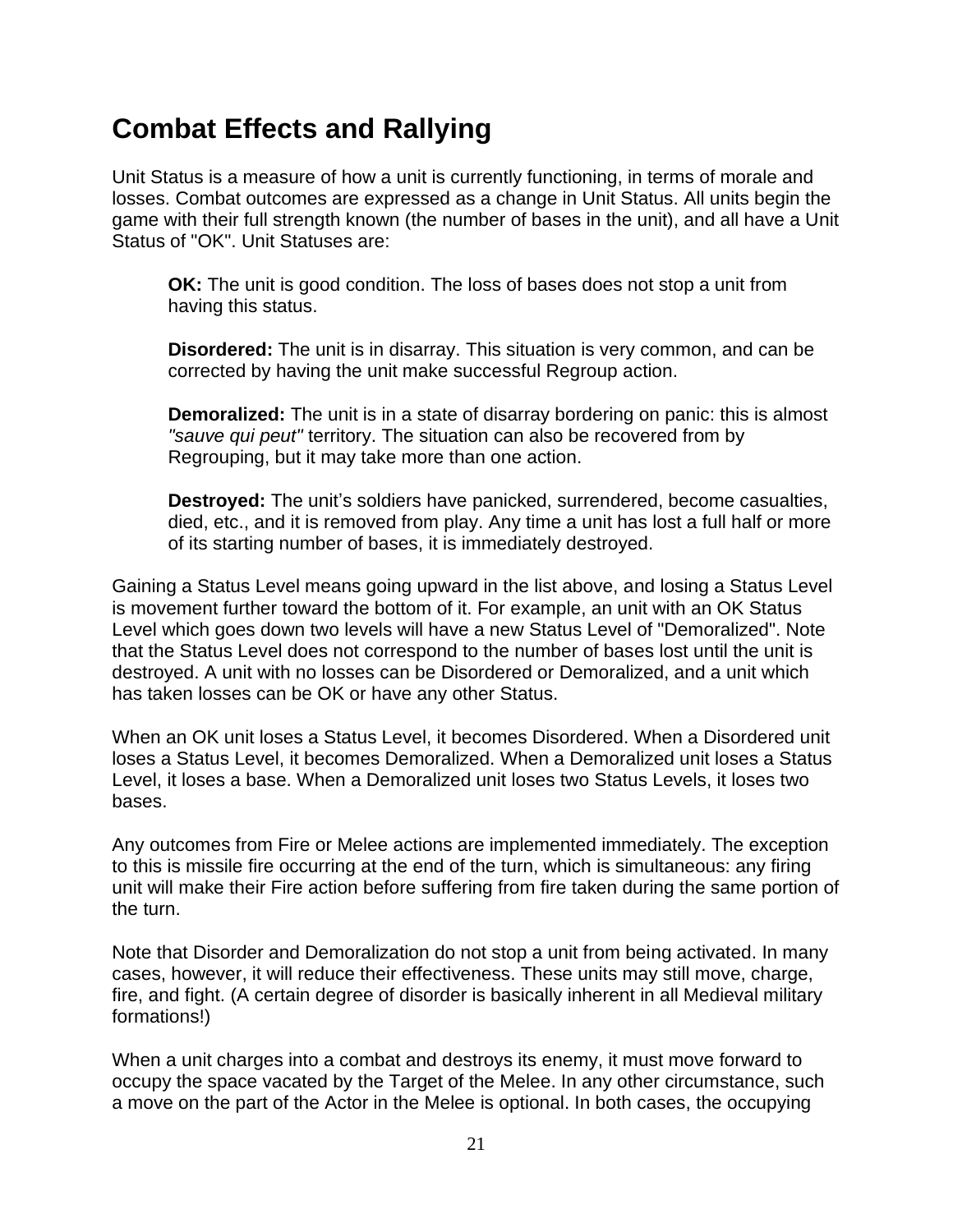move is only permitted if no other enemy units are in contact with the Actor of the Melee.

Enemy camps and baggage trains may be destroyed if they are in contact with an enemy unit at the end of the turn, but only if the unit destroying the camp or baggage train is not itself in contact with an enemy unit. Once the camp or baggage train is destroyed, the destroying unit(s) will immediately become Disordered, reflecting the fact that troops will inevitably break ranks to loot. Units which are already Disordered will become Demoralized, reflecting an additional level of indiscipline (although not panic). Base losses will never occur from such a contact.



*The rebellious Liegeois pikemen and their allies are deployed behind their flooded ditch and defensive works, but it may not be enough to stop the Duke of Burgundy and his knights. A snapshot from a refight of the Battle of Brustem, 1467.*

## <span id="page-21-0"></span>**Army Morale**

Each army in a battle is given a Break Point. This is the total number of units in the army, also counting the baggage or camp as a unit if there is one. Each units adds one to the total, and Leaders are not counted. As the battle progresses, each side will keep track of how many points it has lost toward breaking. The status of each army is checked at the end of each turn. Once the total of points toward breaking equals or exceeds the Break Point, the army is broken, and has lost the battle. It is possible for both sides to lose in the same turn, resulting in a draw.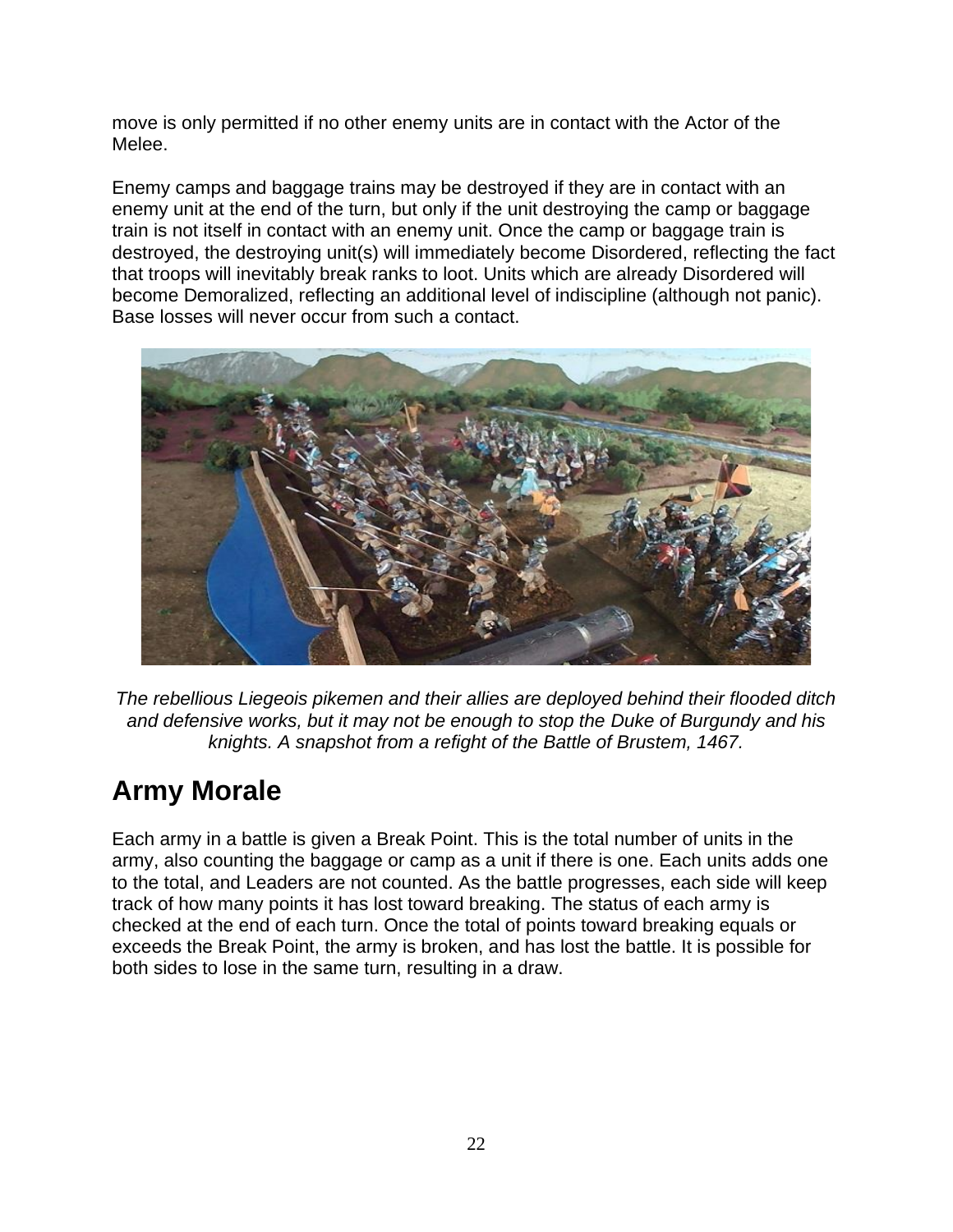The points counted toward breaking are calculated by adding the following:

*For each Irregular, Horsemen, Levy, Archer, or Crossbow unit destroyed:* 2 points

*For each Cannon, Pikemen, or Footmen unit destroyed:* 3 points

*For each Knight or Foot Knight unit destroyed:* 4 points

*For each unit currently Demoralized:* 1 point

*For a killed/captured enemy Army Commander:* 3 points

*For a killed/captured Battle Commander:* 2 points

*For a sacked camp/baggage train:* 3 points

## <span id="page-22-0"></span>**Design Notes**

This game was created to allow for remote games played using actual miniatures viewed by players over remote conferencing systems such as Skype or Zoom. This was mainly driven by the realization that - while they can be easily played using "virtual" miniatures on platforms such as Table Top Simulator - the *Art de la Guerre* games which we had played before lockdown were no longer feasible using real miniatures. *A Bloody Dismal Fight* is very much inspired by *ADLG,* but there are major changes to the system to meet the needs of remote gaming. It is *not* the same game!

As we conducted more remote games of different types, we learned several important facts. Games needed to be less finicky in terms of positioning of units on the tabletop. Lots of small units - a feature of many game systems, *ADLG* included - make for a slow and irritating game. It is too difficult for players to see the tabletop, and when each move must be described verbally to a game master, the entire thing quickly loses its appeal. Further, dice rolling - a critical part of the game - also becomes less important, because the only person who sees the rolls is either the player or game master, depending on how you do it. Virtual die rolling systems do exist, but you quickly reach a point where the dice become a distraction rather than a feature. Why not let the game system roll the dice?

Games also need to be relatively shorter than face-to-face games, because communications over the internet are inherently more tiring than in-person ones. It is also easier to get bored when it is the other guy's go, since there is not as much to see. When you are communicating through a system which only supports one spoken conversation at a time, side-talk is impossible. And you cannot walk around the table and admire it!